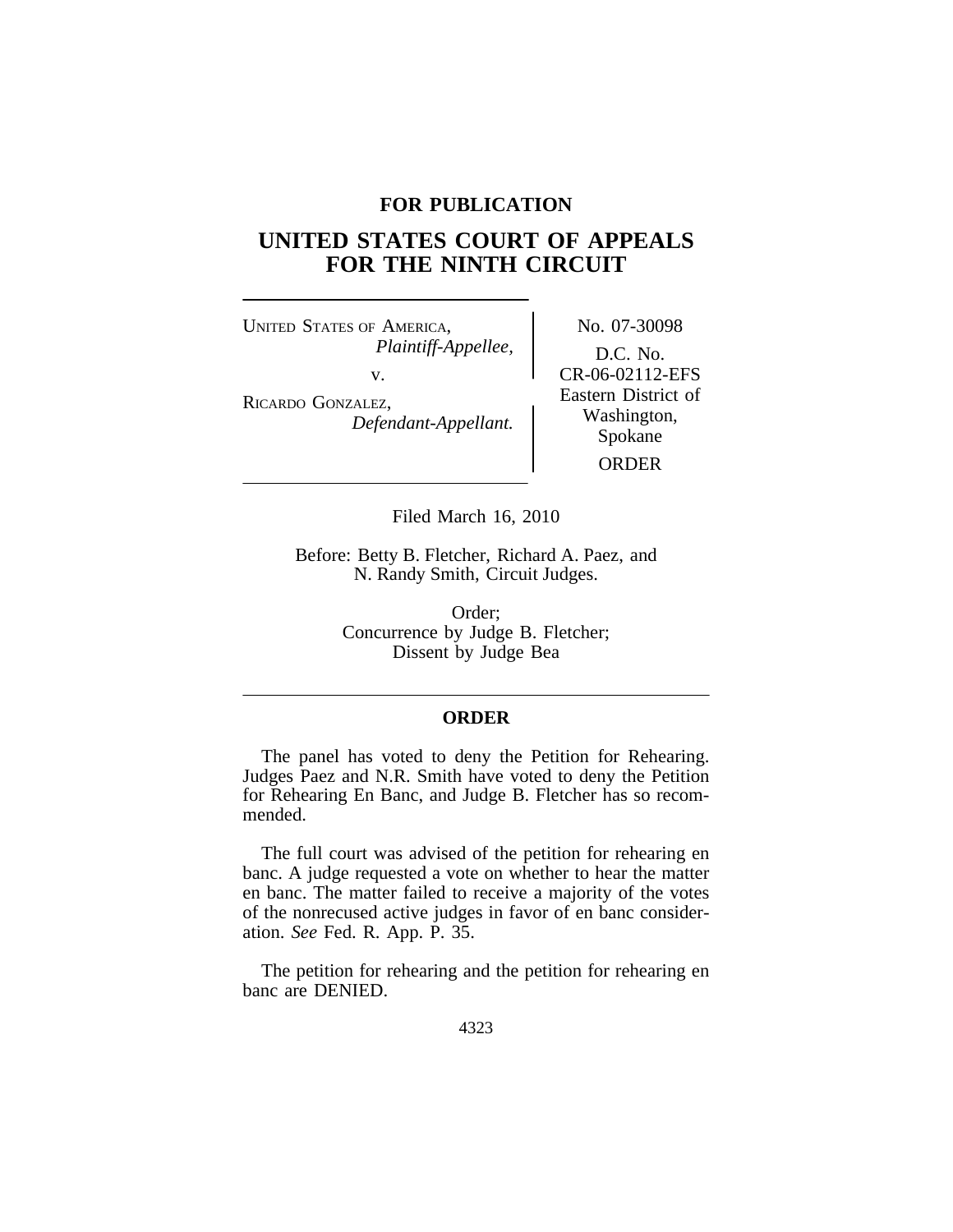B. FLETCHER, PAEZ, and N.R. SMITH, Circuit Judges, concurring in the denial of rehearing en banc:

Judge Bea's dissent presents a distorted view of what this case is all about. It requires a response that can be part of the public record. Otherwise our panel's reasoned response to the en banc call would remain hidden from public view.

At the time of our original disposition, the Supreme Court had not decided *Arizona v. Gant*, 129 S. Ct. 1710 (2009). Our circuit interpreted *New York v. Belton*, 453 U.S. 454 (1981), to allow law enforcement to search the passenger compartment of a vehicle so long as the search was "roughly contemporaneous with the arrest" of the vehicle's occupant. *United States v. Weaver*, 433 F.3d 1104, 1106 (9th Cir. 2006) (citation and quotation marks omitted). Accordingly, our panel in its original disposition concluded that the search of Defendant Gonzalez's vehicle did not violate the Fourth Amendment.

While Gonzalez's petition for certiorari was pending, the Supreme Court decided *Gant*, holding that a number of state and federal courts, including ours, had improperly interpreted *Belton*. Far from announcing a new rule and overruling *Belton*, the Court explained that our precedent had misinterpreted *Belton* by ignoring that *Belton* is the progeny of *Chimel v. California*, 395 U.S. 752 (1969). We had "untether[ed]" *Belton* "from the justifications underlying the *Chimel* exception," which allows searches incident to lawful arrests, but limits those searches solely to "the arrestee's person and the area . . . within which he might gain possession of a weapon or destructible evidence" at the time of the search. *Gant*, 129 S. Ct. at 1716, 1719 (citation and quotation marks omitted).

The Supreme Court granted Gonzalez's certiorari petition, vacated our panel's decision, and remanded to us "for further consideration in light of *Arizona v. Gant*." *Quintana v. United States*, 129 S. Ct. 2156 (2009) (citation omitted). In our decision on remand, we faithfully followed its instructions. We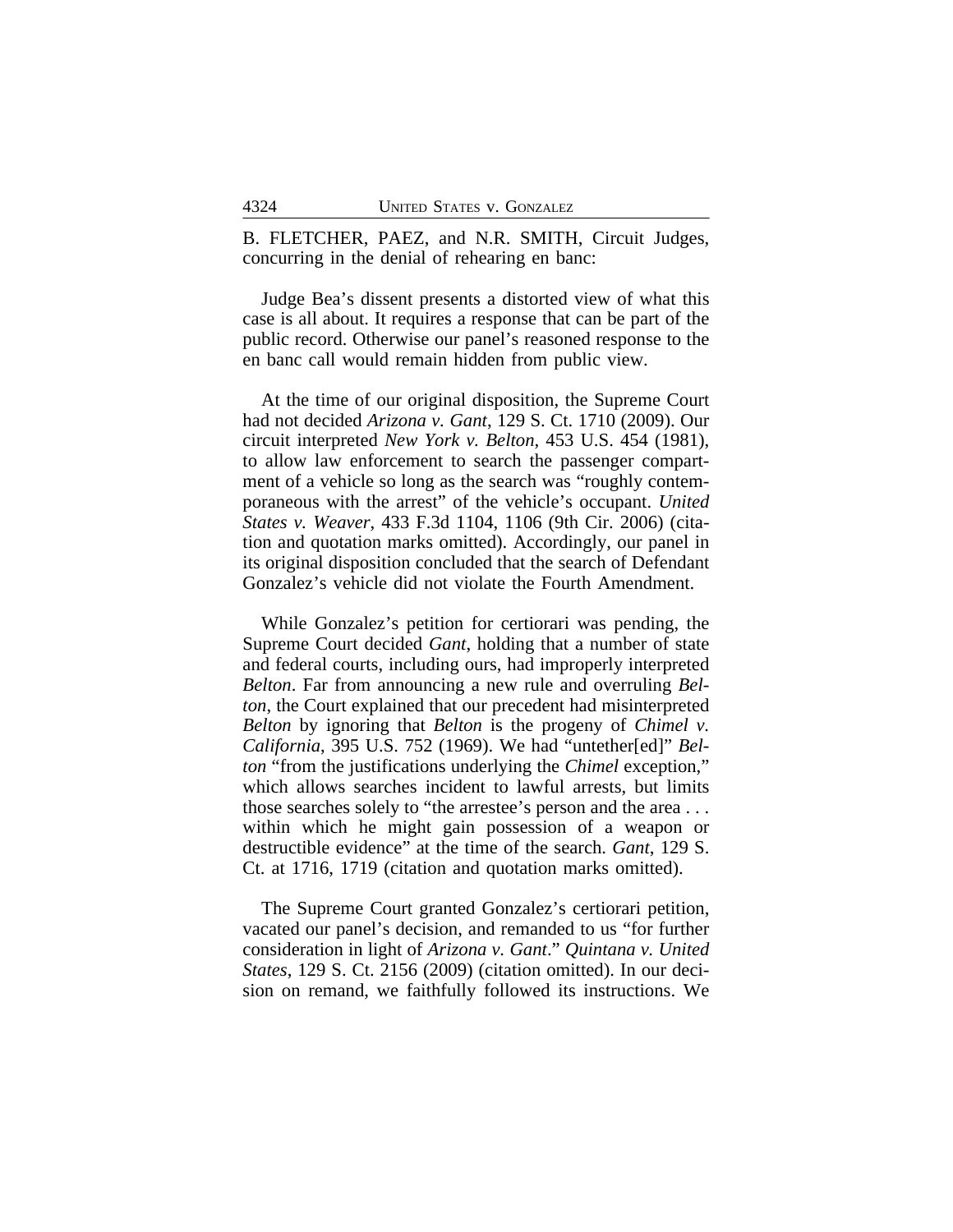applied *Gant* consistent with the Supreme Court's precedents on the application of the exclusionary rule and on retroactivity. *See United States v. Gonzalez*, 578 F.3d 1130 (9th Cir. 2009).

Judge Bea's bold pronouncement that we disregarded *Herring v. United States*, 129 S. Ct. 695 (2009), and *Illinois v. Krull*, 480 U.S. 340 (1987), is wrong.

Indeed, we followed the teaching of the *Herring* Court that "the benefits of deterrence must outweigh the costs." 129 S. Ct. at 700. In *Gant*, the Court decided that in cases such as *Gonzalez*, the benefits of deterrence do outweigh the costs. It held that where, as in *Gant*, "it is clear that a *flaw* enforcement] practice is unlawful, individuals' interest in its discontinuance clearly outweighs any law enforcement 'entitlement' to its persistence." *Gant*, 129 S. Ct. at 1723. Because the unconstitutionality of the searches in *Gant* and this case was "clear," the searches never should have occurred. They were unlawful *ab initio*. As a consequence, *Gant* held that deterrence of such searches trumps the costs of exclusion. Judge Bea's argument in support of the dissenters in *Gant* is to no avail. Let him disagree with the Supreme Court, if he must, but not with our adherence to the Court's dictates.

*Krull*, for its part, is inapposite. It concerns law enforcement's reliance on a statute and not the interpretation of case law. The controlling authority for this case was *United States v. Johnson*, 457 U.S. 537 (1982), not *Krull* as advocated by Judge Bea. The panel correctly followed *Johnson*.

Finally, the reader should bear in mind that this case deals with a defendant's right to suppress evidence obtained by an unconstitutional search. It does not involve whether the officers who conducted the search are entitled to qualified immunity. The rights of the defendant, not those of the police, are at issue. The dissent persists in its view that discipline of police is at issue rather than individual rights. *See* Dissent at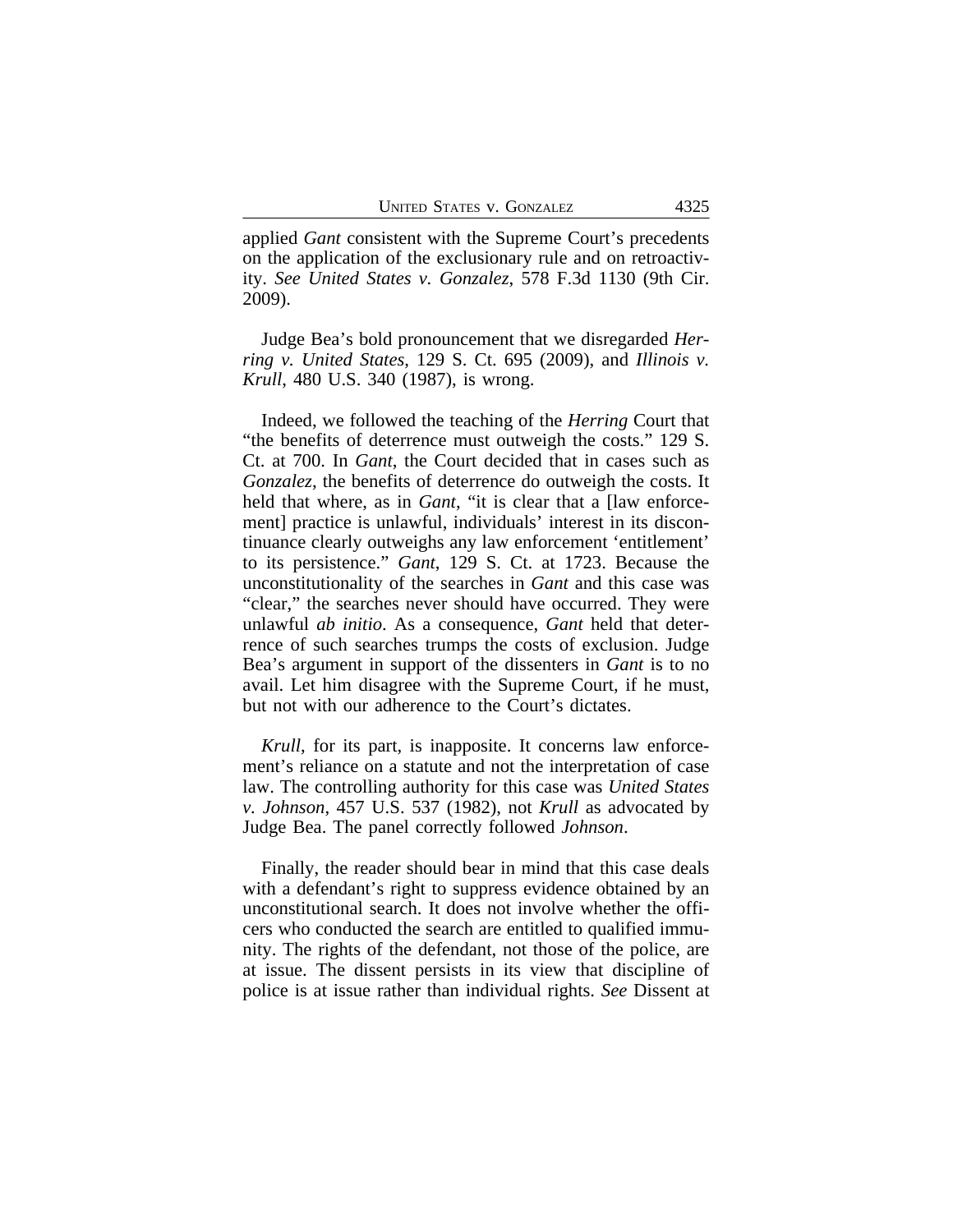4347-48 ("Here, the panel confuses the retroactive application of a Supreme Court decision in the area of individual rights (a jury picked without racial motivation) with what is an area of societal rights (suppression of evidence to discipline police).").

I

The precedents that controlled our decision in *Gonzalez* were those dealing with retroactivity. All agree that when *Gant* was decided, defendant Gonzalez's conviction had not yet become final. All agree that under *Gant*, the search in our case was unconstitutional. Looking to the Supreme Court's precedents on retroactivity, we applied *Gant*, holding that the search was unconstitutional and that the evidence seized should be suppressed.

When the Supreme Court clarifies the boundaries of a constitutional search in one case, in fairness, that clarification must be consistently applied to all cases that are not yet final. That policy was applied in *Johnson*, 457 U.S. 537, and *Griffith v. Kentucky*, 479 U.S. 314 (1987).

The question in *Johnson* was whether *Payton v. New York*, 445 U.S. 573 (1980), should be applied retroactively to exclude evidence in cases pending on direct appeal. The government argued that the exclusionary rule should not apply to evidence seized in good-faith reliance on pre-*Payton* law. We quote the Court's rejection of that argument:

The Government [relies] on [*United States v.*] *Peltier*'s broad language: "If the purpose of the exclusionary rule is to deter unlawful police conduct then evidence obtained from a search should be suppressed only if it can be said that the law enforcement officer had *knowledge, or may properly be charged with knowledge*, that the search was unconstitutional under the Fourth Amendment" (emphasis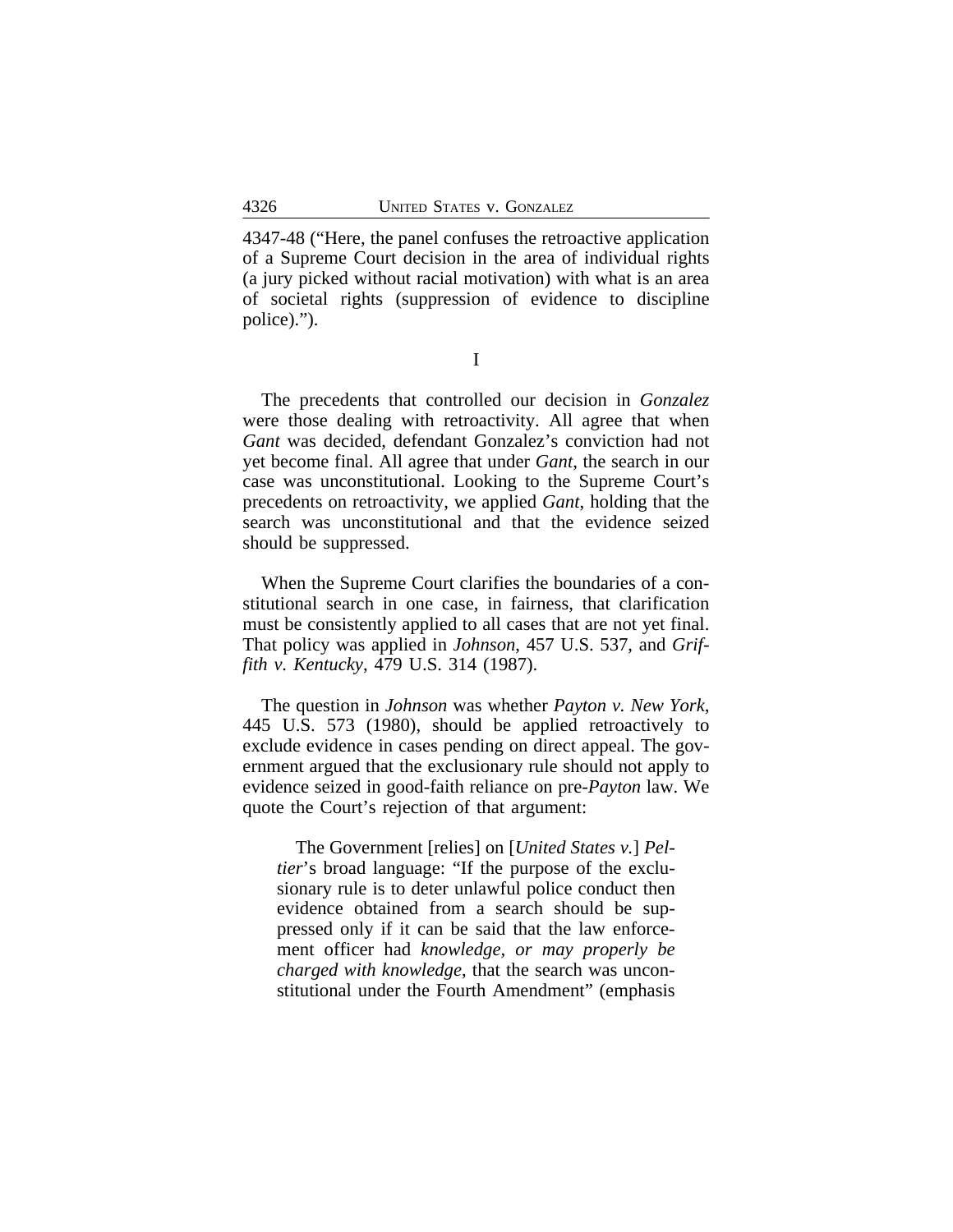added). The Government reads this language to require that new Fourth Amendment rules must be denied retroactive effect in all cases except those in which law enforcement officers failed to act in goodfaith compliance with then-prevailing constitutional norms.

. . . Under the Government's theory, because the state of Fourth Amendment law regarding warrantless home arrests was "unsettled" before *Payton*, that ruling should not apply retroactively even to cases pending on direct appeal when *Payton* was decided.

Yet the Government's reading of *Peltier* would reduce its own "retroactivity test" to an absurdity. Under this view, the only Fourth Amendment rulings worthy of retroactive application are those in which the arresting officers violated pre-existing guidelines clearly established by prior cases. But as we have seen above, cases involving simple application of clear, pre-existing Fourth Amendment guidelines raise no real questions of retroactivity at all. Literally read, the Government's theory would automatically eliminate *all* Fourth Amendment rulings from consideration for retroactive application.

The Government's [next] claim is that *Peltier*'s logic suggests that retroactive application of Fourth Amendment decisions like *Payton* even to cases pending on direct review—would not serve the policies underlying the exclusionary rule. . . .

. . . .

If, as the Government argues, all rulings resolving unsettled Fourth Amendment questions should be nonretroactive, then, in close cases, law enforcement officials would have little incentive to err on the side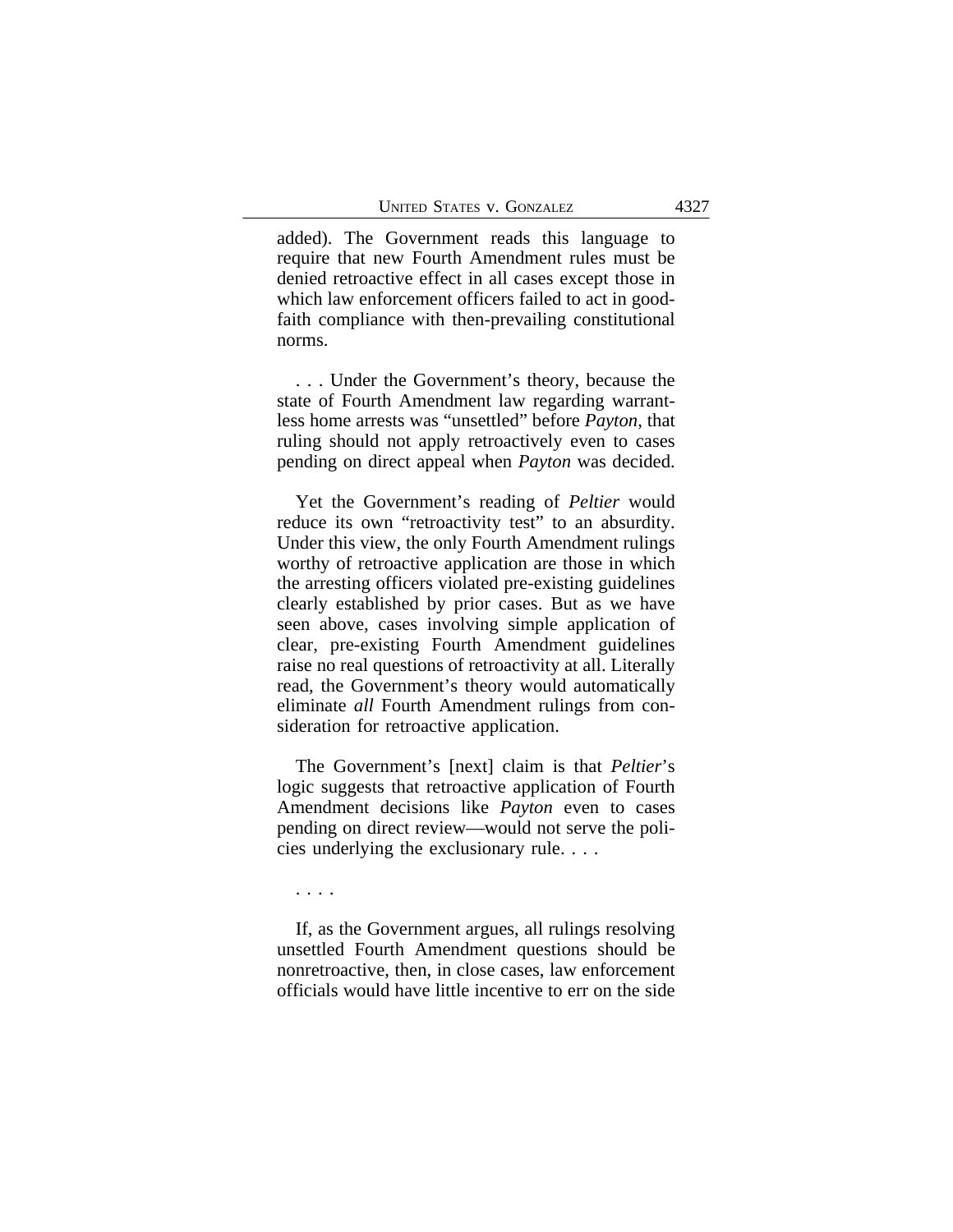of constitutional behavior. Official awareness of the dubious constitutionality of a practice would be counterbalanced by official certainty that, so long as the Fourth Amendment law in the area remained unsettled, evidence obtained through the questionable practice would be excluded only in the one case definitively resolving the unsettled question. Failure to accord *any* retroactive effect to Fourth Amendment rulings would "encourage police or other courts to disregard the plain purport of our decisions and to adopt a let's-wait-until-it's-decided approach."

457 U.S. at 559-61 (citations omitted). Like *Payton*, *Gant* clarified a point of law that the Court had not yet explicitly addressed: the scope of the Court's holding in *Belton*. *Compare State v. Gant*, 162 P.3d 640, 645 (Ariz. 2007) (majority opinion) ("We do not . . . read *Belton* or *Thornton* as abandoning the *Chimel* justifications for the search incident to arrest exception."), *with id.* at 647 (Bales, J., dissenting) ("The validity of a *Belton* search . . . clearly does not depend on the presence of the *Chimel* rationales in a particular case."). As does Judge Bea, the United States in *Johnson* argued that excluding evidence seized in violation of *Payton* would not appreciably deter police misconduct. That argument was made, and the *Johnson* Court firmly rejected it; our panel was compelled to do so also.

*Griffith*—which was decided *after* the Supreme Court recognized the good-faith exception in *United States v. Leon*, 468 U.S. 897 (1984)—reaffirmed *Johnson*'s "holding that 'subject to [certain exceptions], a decision of this Court construing the Fourth Amendment is to be applied retroactively to all convictions that were not yet final at the time the decision was rendered.' " 479 U.S. at 324 (quoting *Johnson*, 457 U.S. at 562). Like *Johnson*, it explicitly considered and rejected " 'reliance by law enforcement authorities on the old standards' " as a reason not to apply a Fourth Amendment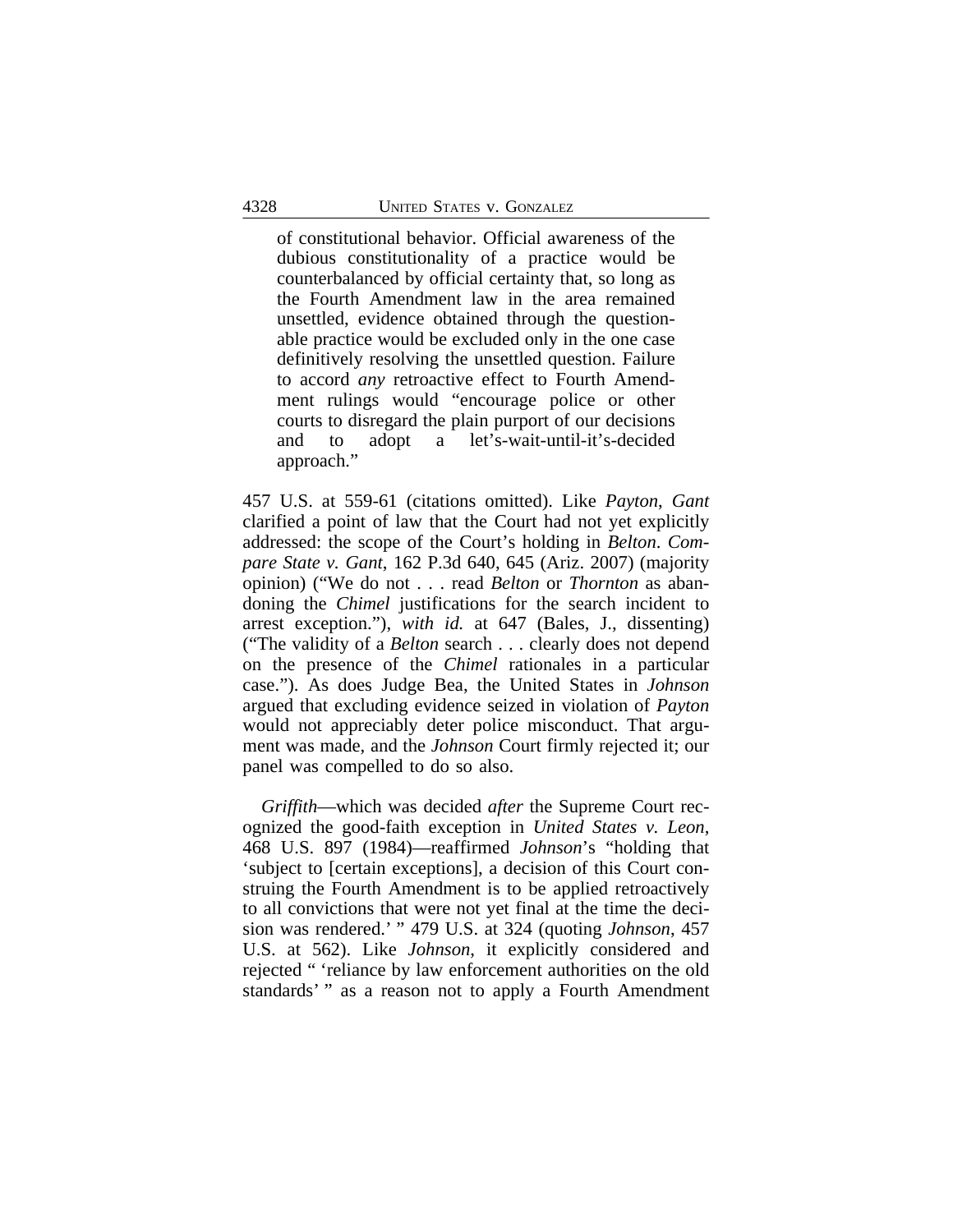decision retroactively. *Id.* at 324-25 (quoting *Johnson*, 457 U.S. at 549). *Johnson* and *Griffith* compel the result the panel reached.

Judge Bea relies on *United States v. Peltier*, 422 U.S. 531 (1975), which declined to apply *Almeida-Sanchez v. United States*, 413 U.S. 266 (1973), retrospectively. In light of *Johnson*, we think his reliance misplaced. The *Johnson* Court made clear that *Peltier*'s holding applied only to cases that "work[ed] a sharp break in the web of the law." 457 U.S. at 551 (citation and quotation marks omitted). The *Gant* majority stated that its holding worked no such break. *See Gant*, 129 S. Ct. at 1719, 1722 & n.9 (reasoning that holding followed straightforwardly from *Chimel* and that the facts of *Belton* and *Thornton v. United States*, 541 U.S. 615 (2004), were "easily distinguished"). In arguing otherwise, Judge Bea sides with the *Gant* dissenters. *See id.* at 1726 (Alito, J., dissenting) (contending that majority's holding created a "new rule").

Judge Bea also relies on *Krull* to argue against the exclusion of evidence in this case. *Krull* dealt with law enforcement reliance on a statute, which like most statutes, carries the presumption of constitutionality. 480 U.S. at 342. Here, by contrast, law enforcement relied on a misapplication of *Belton* that *Gant* deemed "clear[ly]" unconstitutional; *Belton*, when properly interpreted, would counsel all along that the searches in *Gant* and *Gonzalez* were unconstitutional. *Gant*, 129 S. Ct. at 1723.

More fundamentally, the fact remains that when the Supreme Court in *Johnson* was faced with precisely the question that confronted our panel, it held that the exclusionary rule applied to cases pending on direct appeal. *Johnson* directly controls. Until such time as the Court were to overrule *Johnson*, it is *Johnson* and not *Krull* that we must follow.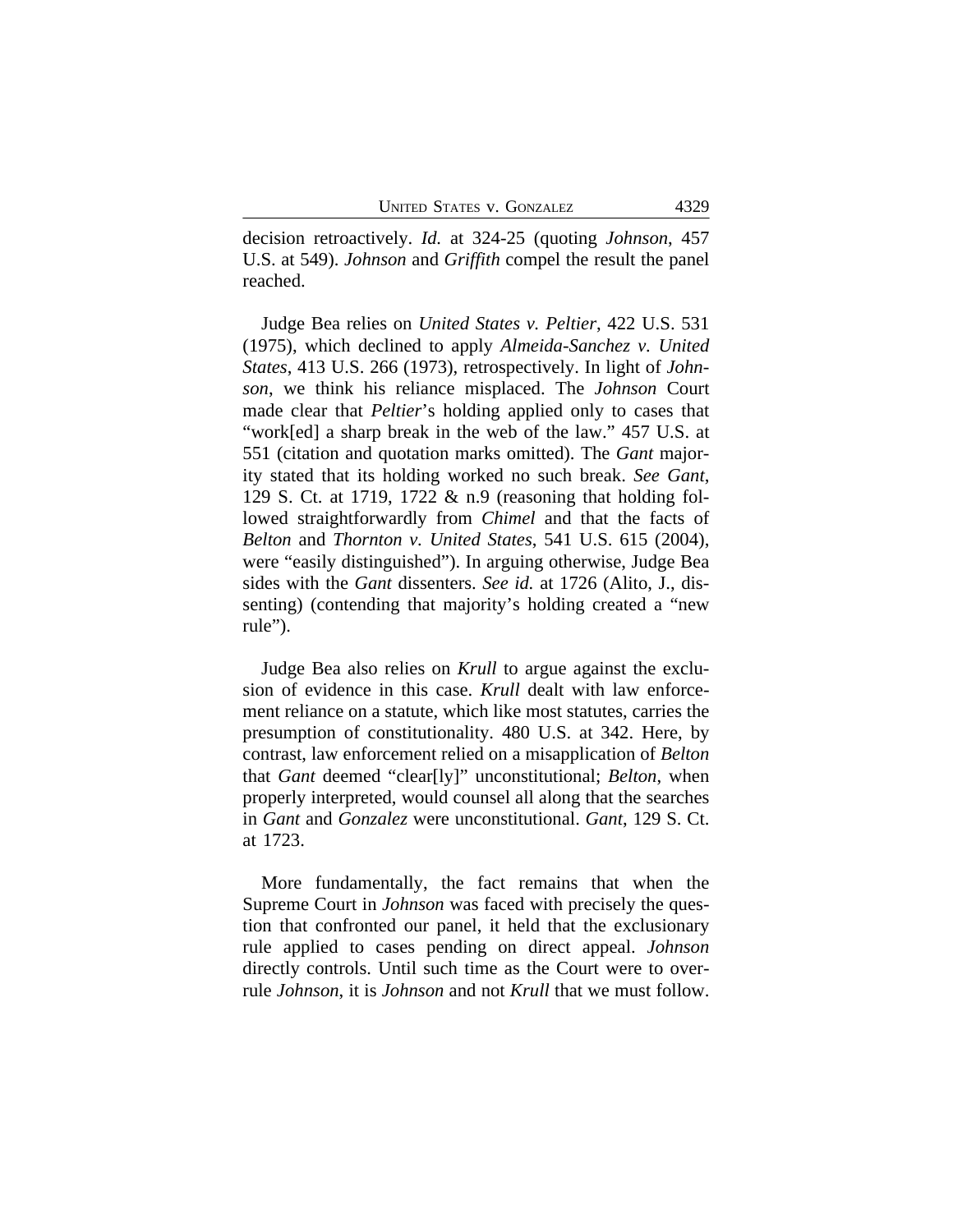# The panel's decision is directly supported by *Gant* itself. In *Gant*, the Supreme Court interpreted *Belton*, 453 U.S. 454, to allow a vehicle search incident to an arrest of the vehicle's occupant only where the "arrestee is within reaching distance of the passenger compartment at the time of the search or it is reasonable to believe the vehicle contains evidence of the offense of arrest." *Gant*, 129 S. Ct. at 1723. This holding

The *Belton* rule has been taught to police officers for more than a quarter century. Many searches—almost certainly including more than a few that figure in cases now on appeal—were conducted in scrupulous reliance on that precedent. It is likely that, on the very day when this opinion is announced, numerous vehicle searches will be conducted in good faith by police officers who were taught the *Belton* rule.

*Id.* at 1728 (Alito, J., dissenting).

prompted a vigorous dissent:

The majority, however, did

not agree with the contention in Justice Alito's dissent . . . that consideration of police reliance interests requires a different result. Although it appears that the State's reading of *Belton* has been widely taught in police academies and that law enforcement officers have relied on the rule in conducting vehicle searches during the past 28 years, many of these searches were not justified by the reasons underlying the [search-incident-to-arrest] exception. . . . The fact that the law enforcement community may view the State's version of the *Belton* rule as an entitlement does not establish the sort of reliance interest that could outweigh the countervailing interest that all individuals share in having their constitutional

# II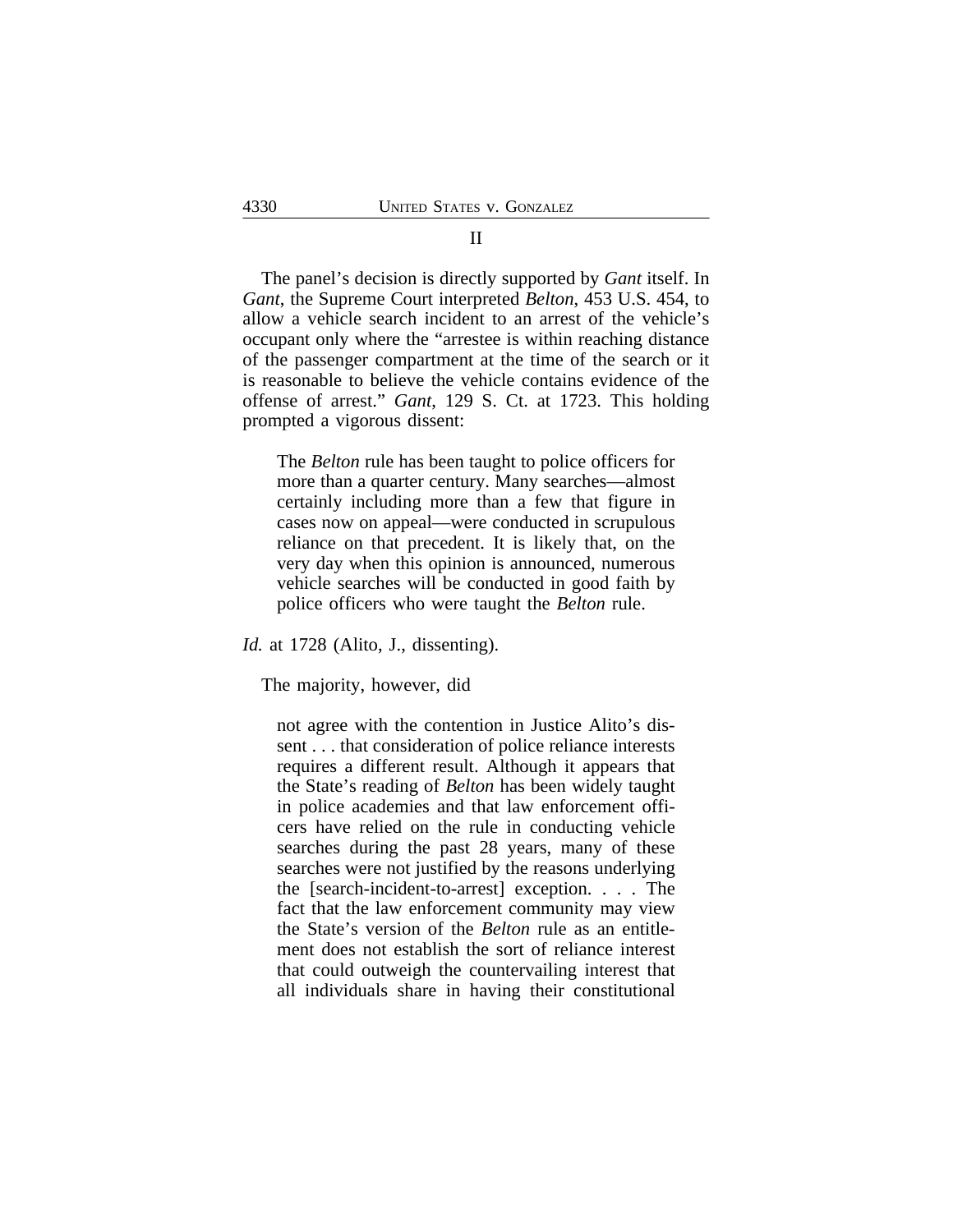rights protected. If it is clear that a practice is unlawful, individuals' interest in its discontinuance clearly outweighs any law enforcement "entitlement" to its persistence.

*Id.* at 1722-23 (footnote omitted). The *Gant* majority ruled as it did precisely because the "interest that all individuals share in having their constitutional rights protected" outweighs good-faith "police reliance interests." In short, the Supreme Court has already decided that in a case such as ours, "the benefits" of the exclusionary rule "outweigh the costs." *Herring*, 129 S. Ct. at 700.

It is no answer to say, as does Judge Bea, that the majority and the dissent were arguing about *stare decisis* and not deterrence of "clear[ly] . . . unlawful" searches. *Gant*, 129 S. Ct. at 1723. The majority expressly stated that it was not overruling *Belton*, *see id.* at 1722 n.9, and thus it also implicitly recognized that the doctrine of *stare decisis* had little, if any, force in *Gant*. *See id.* at 1722 ("[W]e would be particularly loath to uphold an unconstitutional result in a case that is so easily distinguished from the decisions that arguably compel it. . . . It is thus unsurprising that Members of this Court who concurred in the judgments in *Belton* and *Thornton* also concur in the decision in this case."). The flash point of disagreement between the majority and dissent in *Gant* was not so much *stare decisis* as "police reliance interests." *See id.* at 1722-23. Justice Alito's concern about "the suppression of evidence gathered in many searches carried out *in good-faith reliance* on well-settled case law," *id.* at 1726 (Alito, J., dissenting) (emphasis added), demonstrates that *Gant* was about suppression of evidence and not just the constitutionality of the search.

That the majority and dissenting opinions should have clashed over the exclusionary rule is not surprising, for in *Gant*, the Arizona Supreme Court had not simply declared the search unconstitutional, but had also ordered the exclusion of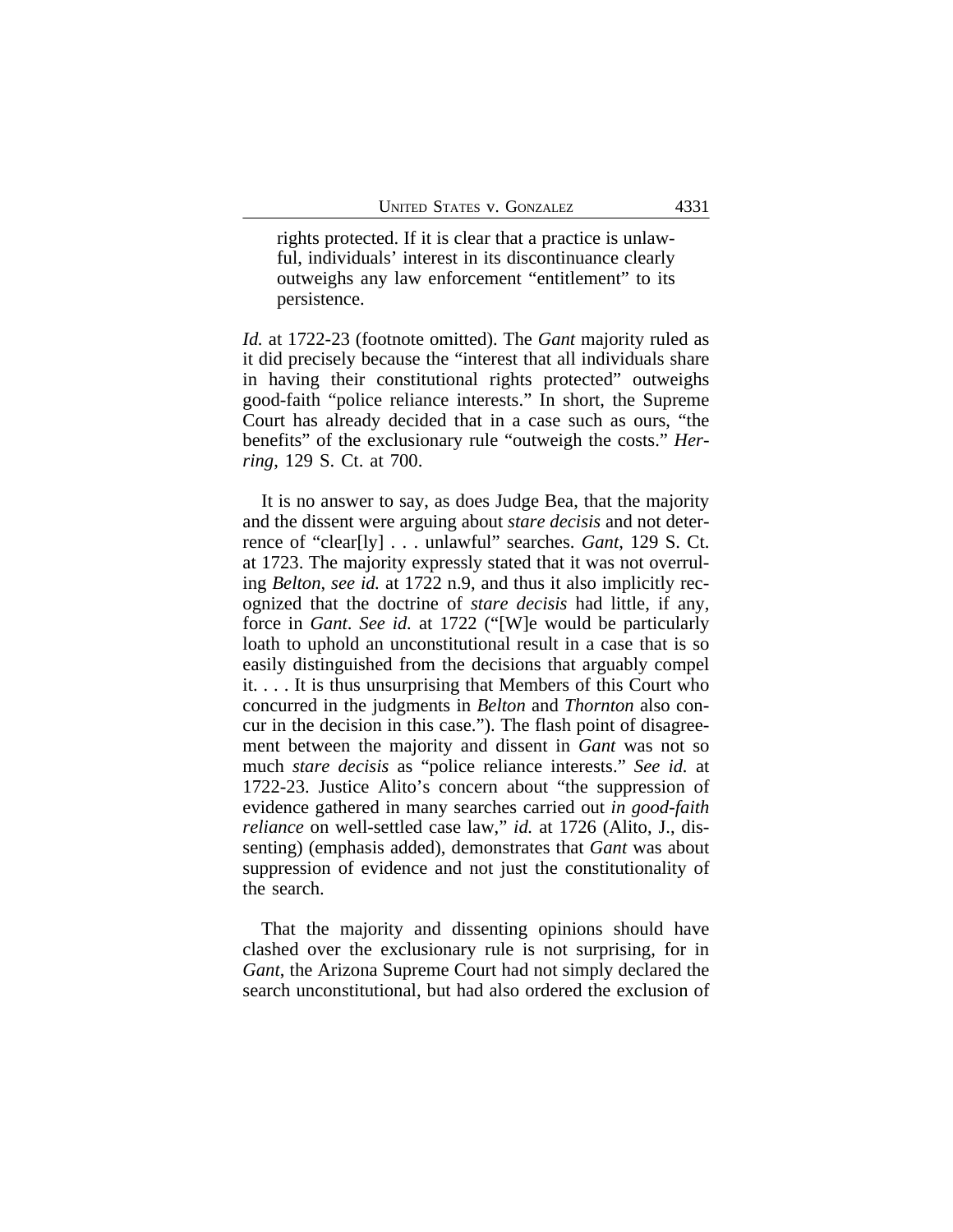the evidence. *State v. Gant*, 162 P.3d at 646. By affirming the Arizona Supreme Court, the Court necessarily affirmed the exclusion of the evidence.

#### III

The panel's decision is compelled by the Supreme Court's retroactivity precedents and dictated by *Gant*. The court was right to deny en banc rehearing.

Judge BEA, with whom O'SCANNLAIN, KLEINFELD, GOULD, TALLMAN, BYBEE, and CALLAHAN, Circuit Judges, join, dissenting from denial of rehearing en banc:

I dissent from our denial of the petition for rehearing en banc, first, because the panel's decision disregards the Supreme Court's decisions in *Herring v. United States*, \_\_\_ U.S. \_\_\_, 129 S. Ct. 695, 700 (2009), and *Illinois v. Krull*, 480 U.S. 340 (1987), regarding when police misconduct justifies suppression of relevant evidence in a criminal trial, and second, because the panel's decision creates a split among the circuits. *See United States v. McCane*, 573 F.3d 1037 (10th Cir. 2009), *cert. denied*, 78 U.S.L.W. 3221 (U.S. Mar. 1, 2010) (No. 09-402); *United States v. Jackson*, 825 F.2d 853 (5th Cir. 1987) (en banc).

### **I. Introduction**

The panel has decided that evidence seized by a police officer acting in good faith reliance on the predominant interpretation of Supreme Court precedent should be suppressed, despite the fact that suppression in this case cannot conceivably result in appreciable deterrence of future police misconduct. How does it deter police *misconduct* in the future to tell the police: "the evidence you seized legally, under the law, cannot be used because the law has changed, and now, what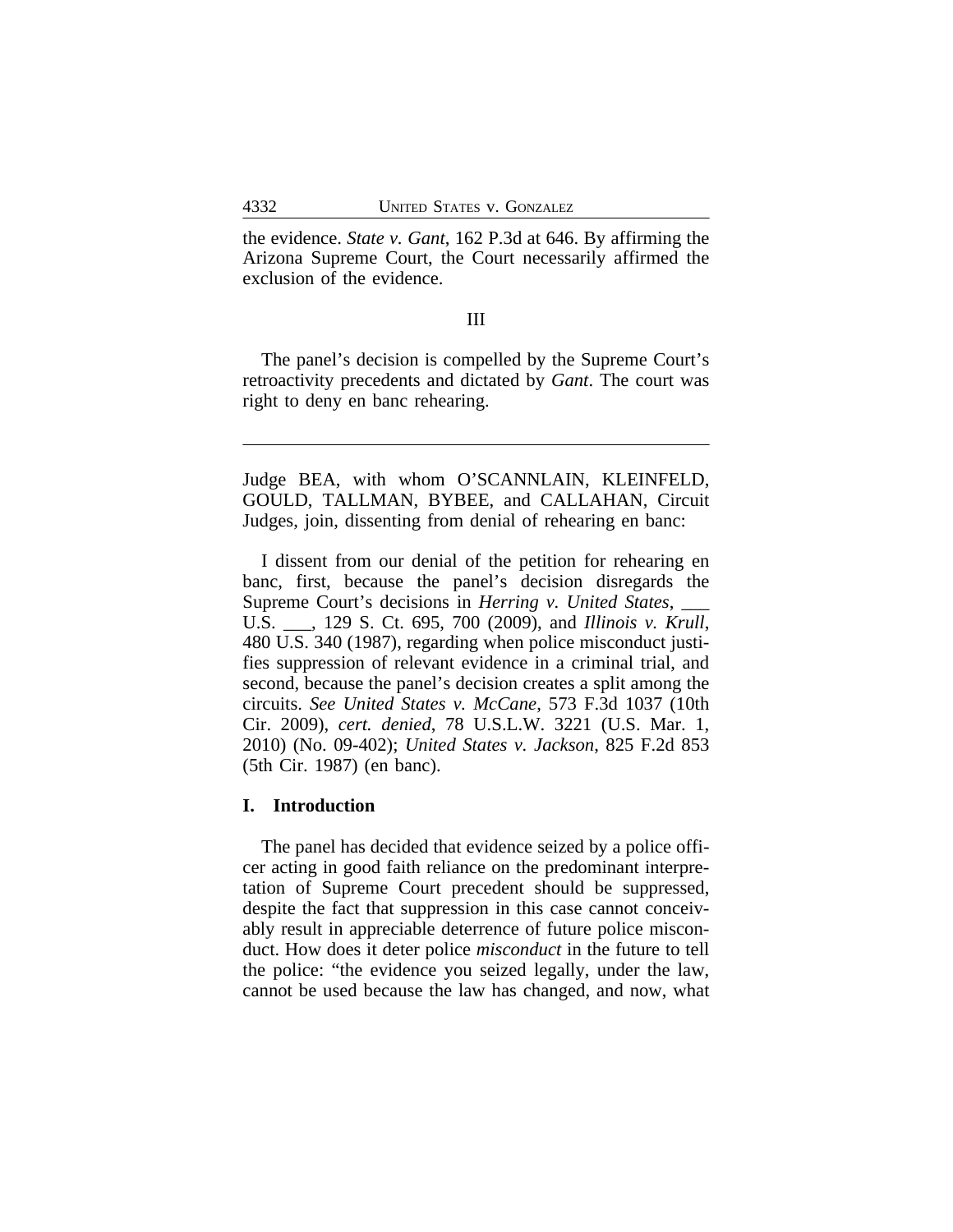wasn't misconduct at the time you acted has become misconduct"? The attentive policeman hearing this might well look blankly and ask: "Who knew? Am I supposed to guess? What am I supposed to do next time? *Not* follow the law as written by the Ninth Circuit, but hold back a little? How much?"

The panel's decision is in direct conflict with the Supreme Court's recent holding in *Herring v. United States*: "[T]he exclusionary rule is not an individual right and applies only where it results in appreciable deterrence [of police misconduct]." 129 S. Ct. at 700 (quotation marks and alterations omitted). Because the sole justification—up until now—for exclusion of relevant evidence improperly seized has been to deter future police misconduct,<sup>1</sup> the Supreme Court has held suppression is not an available remedy when police officers conducted a search in good faith reliance on some higher authority, such as a warrant or a statute, even if the warrant or statute were later held invalid or unconstitutional (the "good faith exception"). *See Krull*, 480 U.S. 340 (statutes), *United States v. Leon*, 468 U.S. 897 (1984) (warrants). Here, the police officer relied on a different kind of authority, namely the settled case law under *New York v. Belton*, 453 U.S. 454, 460 (1981); *see also United States v. Weaver*, 433 F.3d 1104, 1106 (9th Cir. 2006) (our circuit's adoption of *Belton*).

Officer Garcia lawfully stopped a vehicle with four occupants. Defendant Gonzalez was riding as a passenger in the vehicle. After the vehicle was apparently secure against any risk to the officer, and the vehicle's occupants had moved away from the vehicle, Officer Garcia searched the vehicle and discovered Gonzalez's 9mm pistol in the glove compart-

**<sup>1</sup>** Justice Ginsburg, in her dissent in *Herring*, offered alternative justifications for applying the exclusionary rule, but those justifications have not been adopted by the Supreme Court. *See* 129 S. Ct. at 707-08 (Ginsburg, J., dissenting). Since the panel did not rest its decision on any of Justice Ginsburg's thoughts, they need not here be discussed.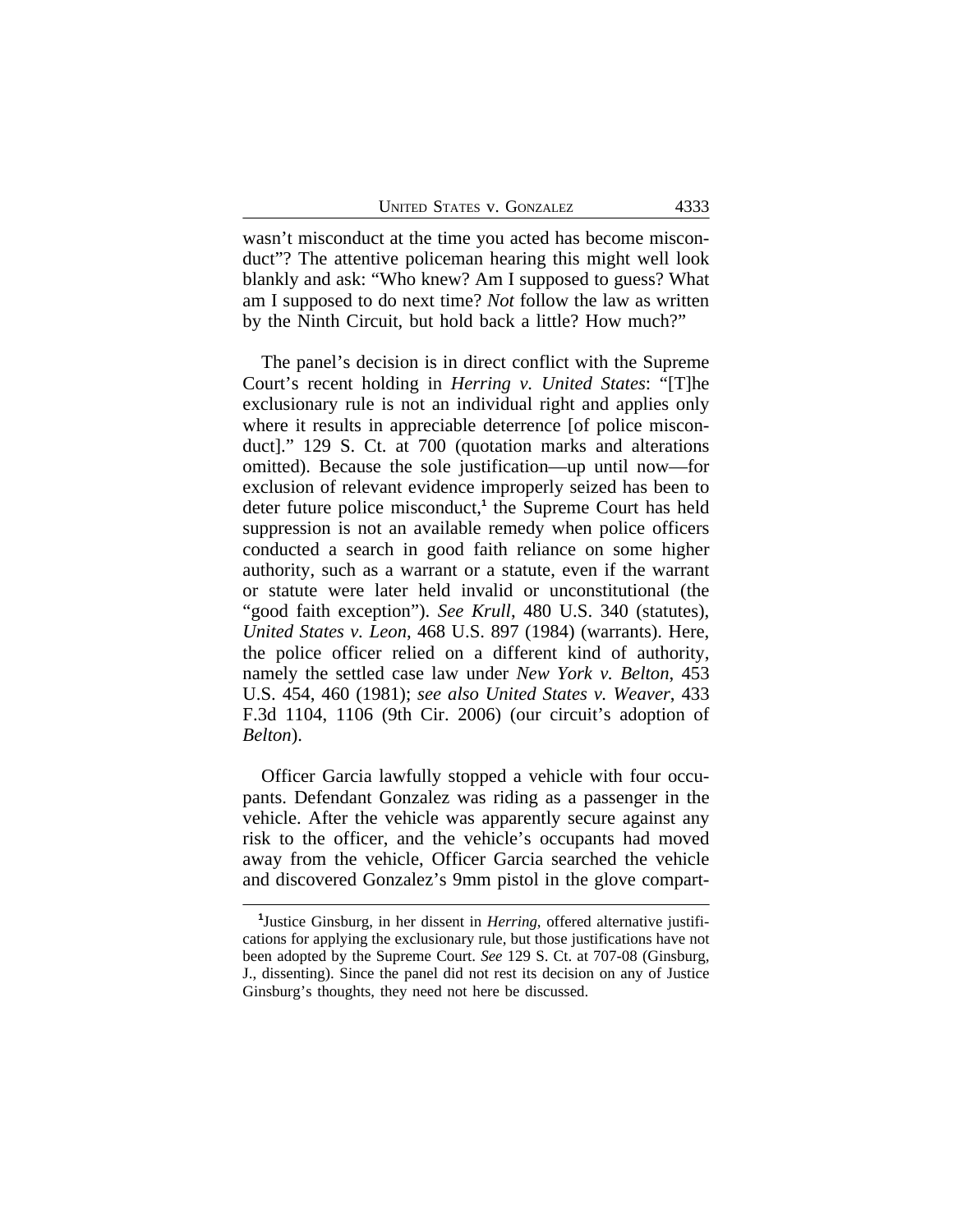ment. It is undisputed that, at the time of the search, Officer Garcia was acting in the good faith belief that the law—the predominant interpretation of *Belton*—allowed him to make that search.

Defendant Gonzalez moved at trial to suppress evidence of the 9mm pistol that Officer Garcia seized during his search of the vehicle. The district court denied the motion to suppress; we affirmed.

The Supreme Court then announced its decision in *Arizona v. Gant*, 129 S. Ct. 1710 (2009), which held such searches unconstitutional. The Court vacated our opinion in the instant case and remanded it back to us with the instruction to consider the case in light of its ruling in *Gant*. Note that the Court did not reach the same result in this case as it had in *Gant*, where it upheld suppression of the evidence. It vacated and remanded; it did not order the lower courts to suppress the evidence of Gonzalez's possession of the 9mm pistol.

On remand following the Supreme Court's decision in *Gant*, the panel correctly held that the search was unconstitutional but, I believe, incorrectly held that the good faith exception did not apply, and therefore ordered the evidence suppressed.

To reach its result in favor of suppression, the panel holds that a police officer's reliance on settled case law is somehow different from a police officer's reliance on a reasonable warrant (*Leon*) or statute (*Krull*). But, the panel does not explain either in its opinion or its concurrence from the order denying rehearing en banc, and I can fathom no possible reason, why it found a difference between a rule applicable to a magistrate's warrant, later found inadequate (*Leon*), or a statute later found to be unconstitutional (*Krull*), and circuit court case law, later found to no longer allow the search in question (*Gant*). It is not misconduct for the police to rely on a reasonable warrant even if the warrant was later held invalid. *Leon*,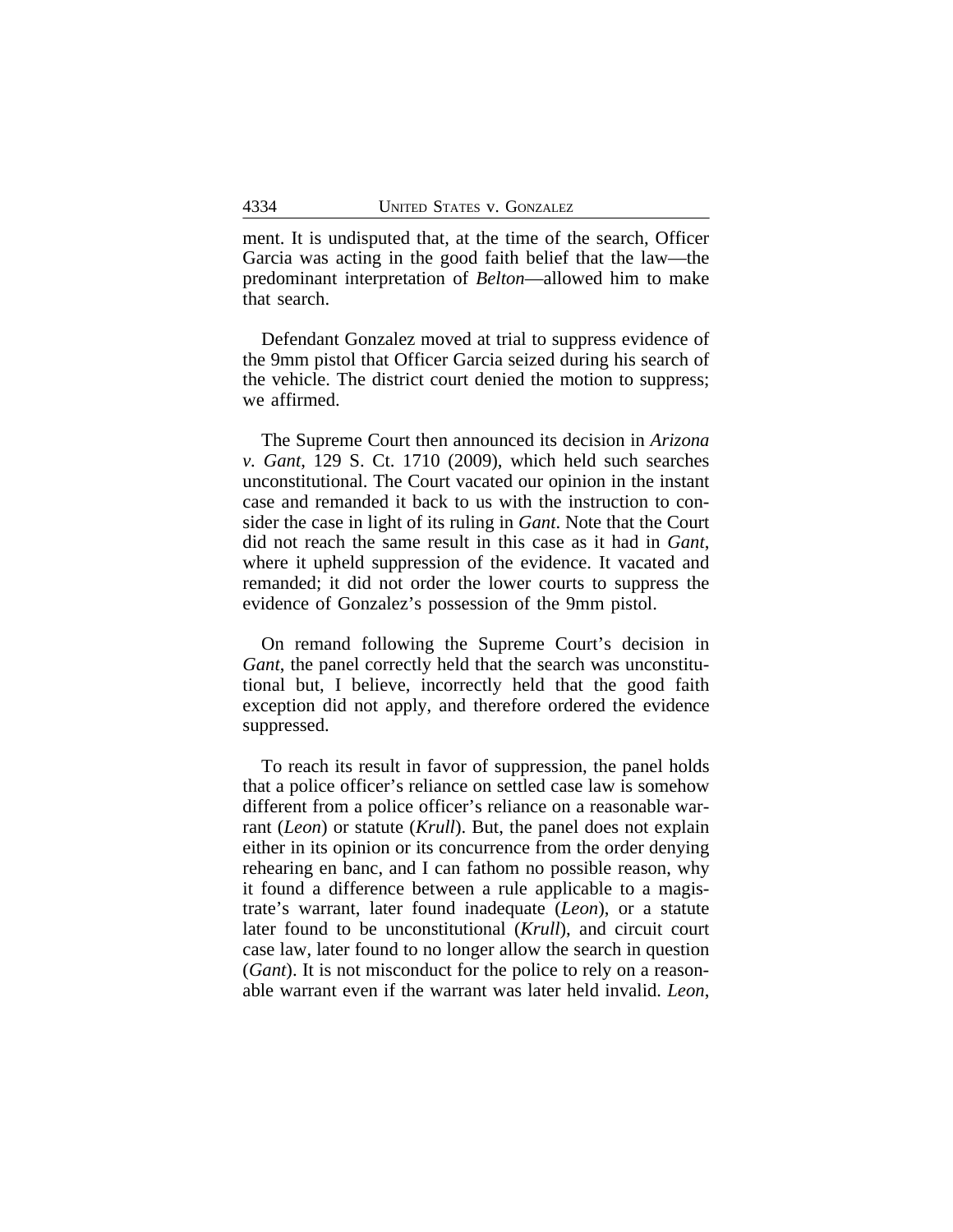UNITED STATES V. GONZALEZ 4335

468 U.S. at 922. Nor was it misconduct for the police to rely on a reasonable statute, even if the statute is later held unconstitutional. *Krull*, 480 U.S. at 361. We should encourage our officers to act within the bounds of the law as defined by magistrates and legislatures. *United States v. Peltier*, 422 U.S. 531, 542 (1975). Why then should we make police actions futile when those actions are fully in accord with the settled decisions of our courts when the actions are taken? I submit we should not.

The Supreme Court, moreover, has already said so: "[U]nless we are to hold that parties may not reasonably rely upon any legal pronouncement emanating from sources other than this Court, we cannot regard as blameworthy those parties who conform their conduct to the prevailing statutory or constitutional norm." *Peltier*, 422 U.S. at 542. There is no dispute that, before the Supreme Court decided *Gant*, the prevailing—even predominant—constitutional norm under *Belton*—as applied in this Circuit by *Weaver*—was to permit searches of vehicles, including glove compartments, even if the defendant or suspect was not within arm's reach of the vehicle and the contents of the vehicle could not reasonably present a risk to the arresting officer. There was nothing blameworthy, and certainly nothing flagrant, about what Officer Garcia did. *See Herring*, 129 S. Ct. at 702 (holding that the exclusionary rule arose from "flagrant and deliberate" violations of rights). I am at a loss to grasp how suppression of the evidence Officer Garcia discovered while properly doing his job, within the boundaries set by the law as it then existed, will deter other police officers from violating other individuals' Fourth Amendment rights.

Suppose that at the next opportunity to consider the matter, the Court were to determine that automobile stops on objectively reasonable bases—e.g., expired license plate registration tags, burnt out rear lights, etc.—but *actually* motivated by police officers' desire to investigate the cars' occupants and interiors, were no longer constitutionally valid, thereby over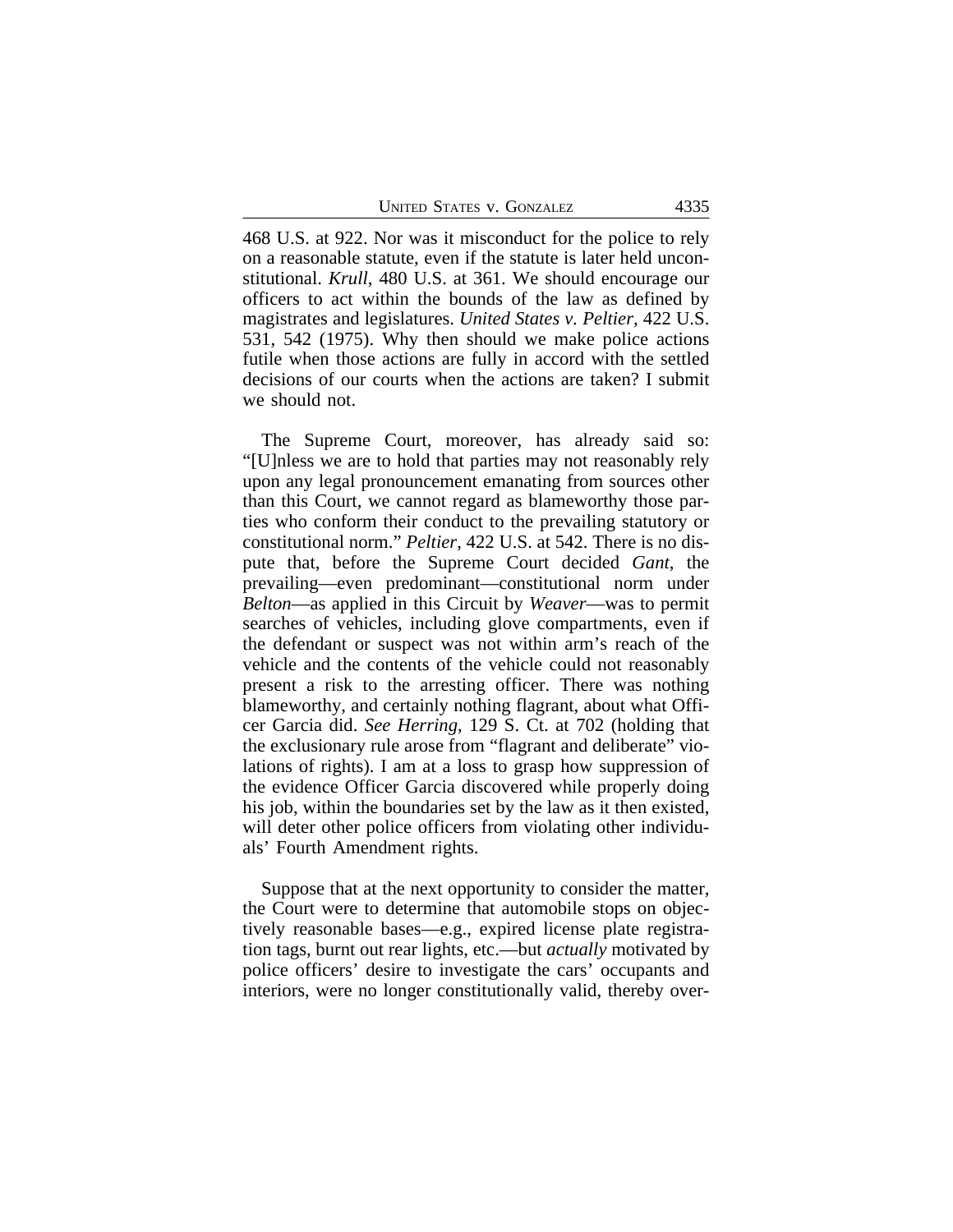ruling *Whren v. United States*, 517 U.S. 806 (1996). Routine traffic stops and other searches permitted under *Whren* have become a staple in law enforcement's arsenal of crimefighting tools. Would all the many pending cases founded on evidence retrieved in such searches be subject to reversal? That is precisely the principle which is being adopted by the panel's decision.

The predictable effect of the panel's decision will be to undermine police officers' ability to catch and prosecute criminals. First, the panel's decision will deprive prosecutors of inculpatory evidence supporting numerous prosecutions and convictions of criminals whose cases were pending at the time *Gant* was decided. As the Government contended in its petition for rehearing en banc: "[I]t is important to recognize that *Belton* searches were a fixture in law enforcement prior to *Gant*. The panel's decision thus has the potential to disrupt numerous convictions and ongoing prosecutions that rely on evidence obtained in *Belton* searches conducted consistent with the decisions of this Court." Second, the panel's opinion will generate ongoing uncertainty among police officers about their ability to follow the decisions of this court, or even the Supreme Court, without finding that their work has been for nought. This uncertainty will most likely cause police officers to act overly cautious in pursuing criminals, thus endangering public safety. But it may also have the perverse effect of so frustrating police officers that they may simply ignore our case law, in the hope it may have changed by time of trial and appeal. This result would not only endanger public safety by increasing the amount of evidence the courts will suppress, but would also endanger the public's Fourth Amendment rights.

If there is a silver lining to the panel's decision to flout Supreme Court case law in *Herring* and *Krull*, it is that the panel has set the stage for the Supreme Court to review the scope of the exclusionary rule in light of the circuit split we have now created. The panel's opinion reaches a conclusion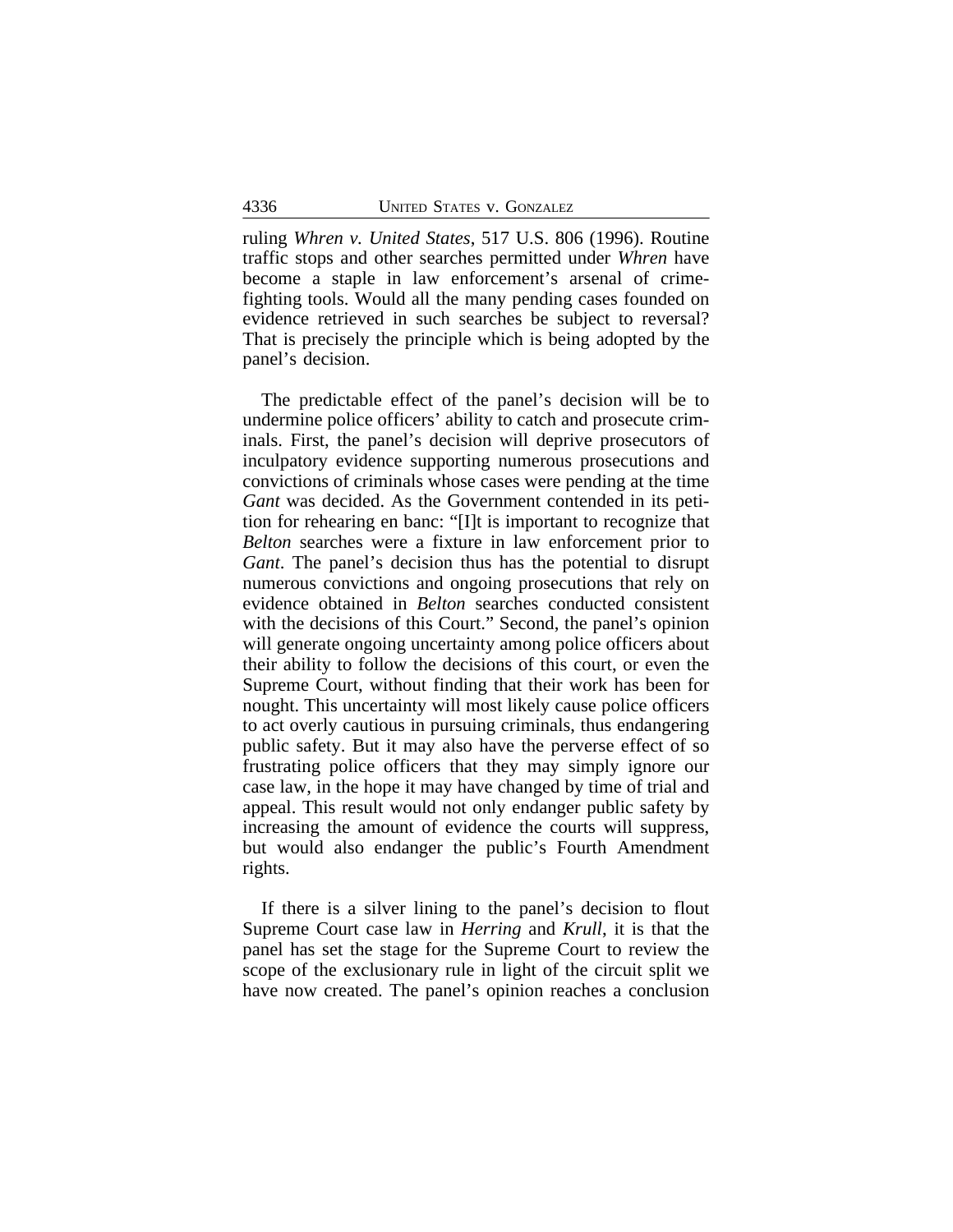directly contrary to that of *McCane*, 573 F.3d 1037, which held the good faith exception applies to searches held unconstitutional in *Gant*. The opinion is also in direct conflict with *Jackson*, 825 F.2d 853, which held the good faith exception applied to warrantless searches conducted near the border when, at the time the searches took place, they were valid under Fifth Circuit cases that were later overruled by that Circuit.

For these reasons, I respectfully dissent from the denial of rehearing en banc.

#### **II. Factual and Procedural Background**

Officer Garcia lawfully stopped a vehicle with four occupants. One of the passengers, Silviano Rivera, had several outstanding warrants for his arrest. Garcia placed Rivera in custody and the other passengers exited the vehicle. Officer Garcia searched the vehicle and discovered a loaded 9mm pistol in the unlocked glove compartment. The two female occupants of the vehicle told Garcia the firearm belonged to the fourth occupant, defendant Ricardo Gonzalez. Gonzalez was arrested and charged with being a felon in possession of a firearm. At trial, Gonzalez moved to suppress the evidence discovered during the officer's search. The district court denied the motion. A jury found Gonzalez guilty of the firearm possession charge, and he was sentenced to 70 months' imprisonment.

Gonzalez appealed his conviction and sentence, contending in part that the district court erred in denying his motion to suppress. The panel affirmed, holding the search was lawful under *Belton*, 453 U.S. at 460, and *Weaver*, 433 F.3d at 1106.

The Supreme Court then decided *Arizona v. Gant*, 129 S. Ct. 1710 (2009), which expressly narrowed the predominant interpretation of *Belton* by circuit courts, holding a search of a vehicle incident to arrest may include the passenger com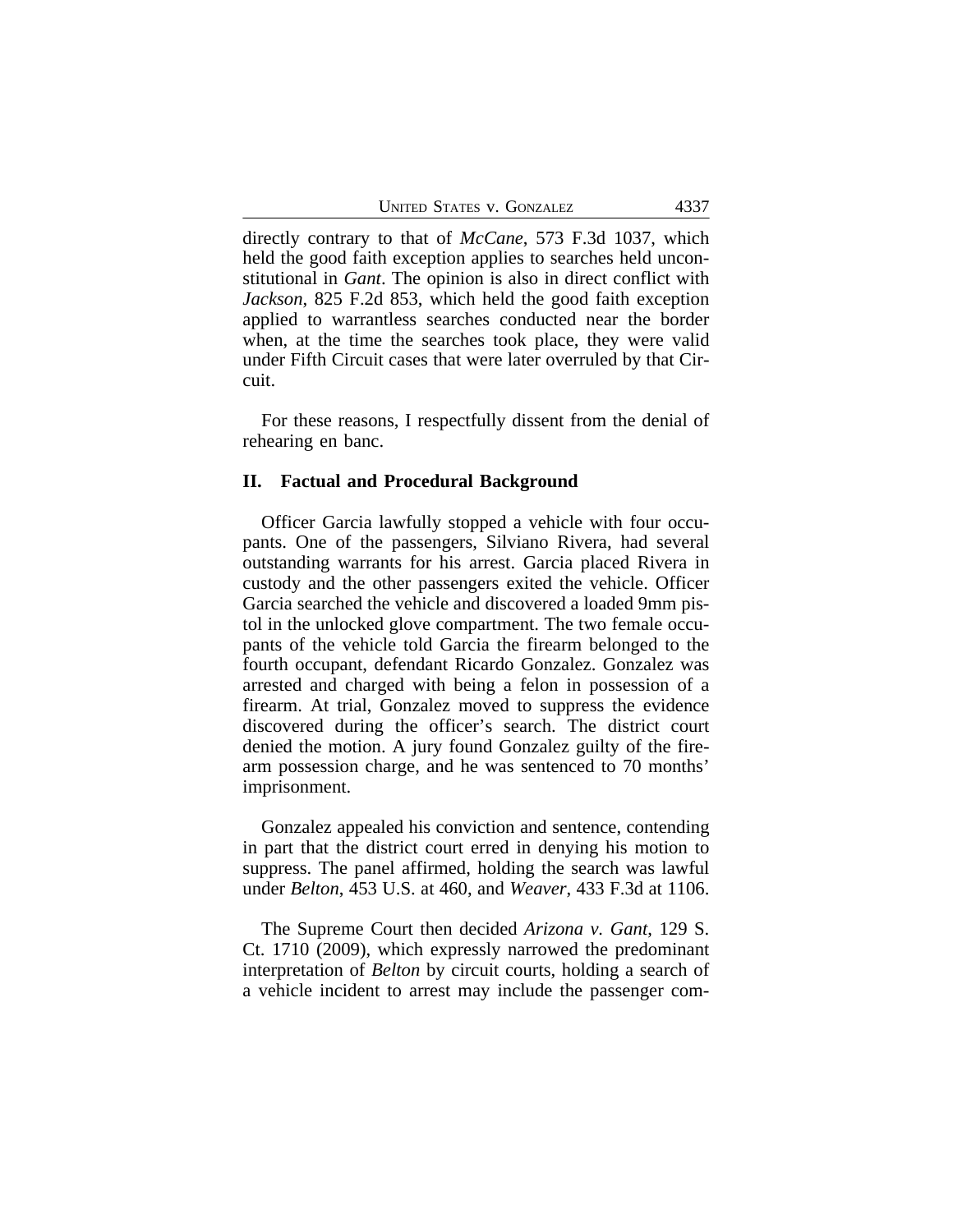partment only if the "arrestee is unsecured or within reaching distance of the passenger compartment at the time of the search," *id.* at 1719, or "when it is reasonable to believe that evidence of the offense of arrest might be found in the vehicle," *id.* at 1714. The Supreme Court vacated the panel's decision in light of *Gant*. *Quintana v. United States*, 129 S. Ct. 2156 (2009). The Court did not reverse with instructions to enter a judgment of acquittal for Gonzalez nor did it order the lower courts to effect a suppression of the evidence.

On remand, the government conceded the search was unconstitutional under *Gant*. *United States v. Gonzalez*, 578 F.3d 1130, 1132 (9th Cir. 2009). The government contended, however, that this Circuit should affirm the district court's order denying Gonzalez's motion to suppress because the officer conducting the search did so in good faith reliance on then-prevailing Supreme Court and Ninth Circuit precedent. There is no dispute that the officer was acting in good faith at the time of the search.

### **III. The Fourth Amendment, the Exclusionary Rule, and the Good Faith Exception.**

Although it is undisputed here that the search turned out to be unconstitutional under *Gant*, finding the search unconstitutional does not automatically invoke the exclusionary rule as to the evidence unearthed by the search. As in *Herring*, the finding of unconstitutionality is only the first step in a two step analysis.

The second step is to decide whether such evidence *should* be suppressed. *Leon*, 468 U.S. at 906 ("Whether the exclusionary sanction is appropriately imposed in a particular case, our decisions make clear, is an issue separate from the question whether the Fourth Amendment rights of the party seeking to invoke the rule were violated by police conduct." (quotation marks omitted)); *see also Herring*, 129 S. Ct. at 700 ("We have repeatedly rejected the argument that exclu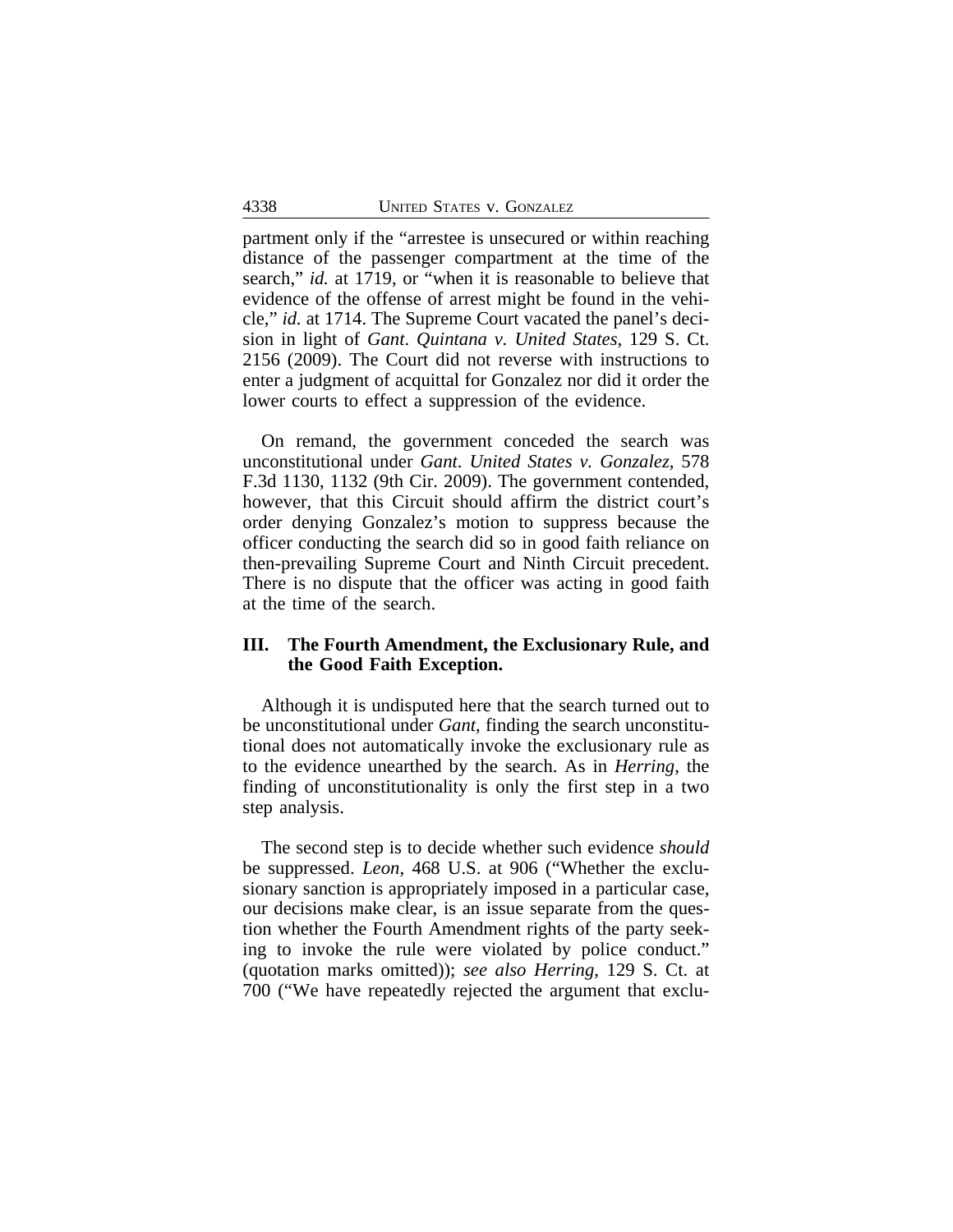sion is a necessary consequence of a Fourth Amendment violation.").

"When evidence is obtained in violation of the Fourth Amendment, the judicially developed exclusionary rule usually precludes its use in a criminal proceeding against the victim of the illegal search and seizure." *Krull*, 480 U.S. at 347. But, the remedy of exclusion "has been restricted to those situations in which its remedial purpose is effectively advanced." *Id.* In *Herring*, the Supreme Court made clear that for courts to suppress evidence "the benefits of deterrence must outweigh the costs." 129 S. Ct. at 700.

Suppressing evidence of Gonzalez's firearm here would not result in any appreciable deterrence of police misconduct. As the Supreme Court explained in *Peltier*, there is nothing wrong with police officers acting under the authority of settled case law, including case law from courts other than the Supreme Court. 422 U.S. at 542. If that law turns out to be wrong, then it was the court that was at fault, not the police officers. *See id.* Therefore, there is no benefit to suppressing the evidence in this case. The cost of suppression, moreover, is obvious; Gonzalez—a criminal convicted of being a felon in possession of a firearm—goes free. On balance, there is zero benefit and an obvious cost to suppressing the evidence. The evidence should not be suppressed.

Although this cost-benefit calculation is an inherent component of the exclusionary rule, the Supreme Court has explained that when police officers act in good faith when conducting a search, their objectively reasonable belief is sufficient to show the balance tilts away from suppression. *See Herring*, 129 S. Ct. at 701 ("We (perhaps confusingly) called this objectively reasonable reliance 'good faith.' "). Cases articulating this "good faith exception" fall into two categories. The first category includes cases where there was some error in the issuance of a warrant used to execute the search. *See Herring*, 129 S. Ct. at 695 (holding that evidence should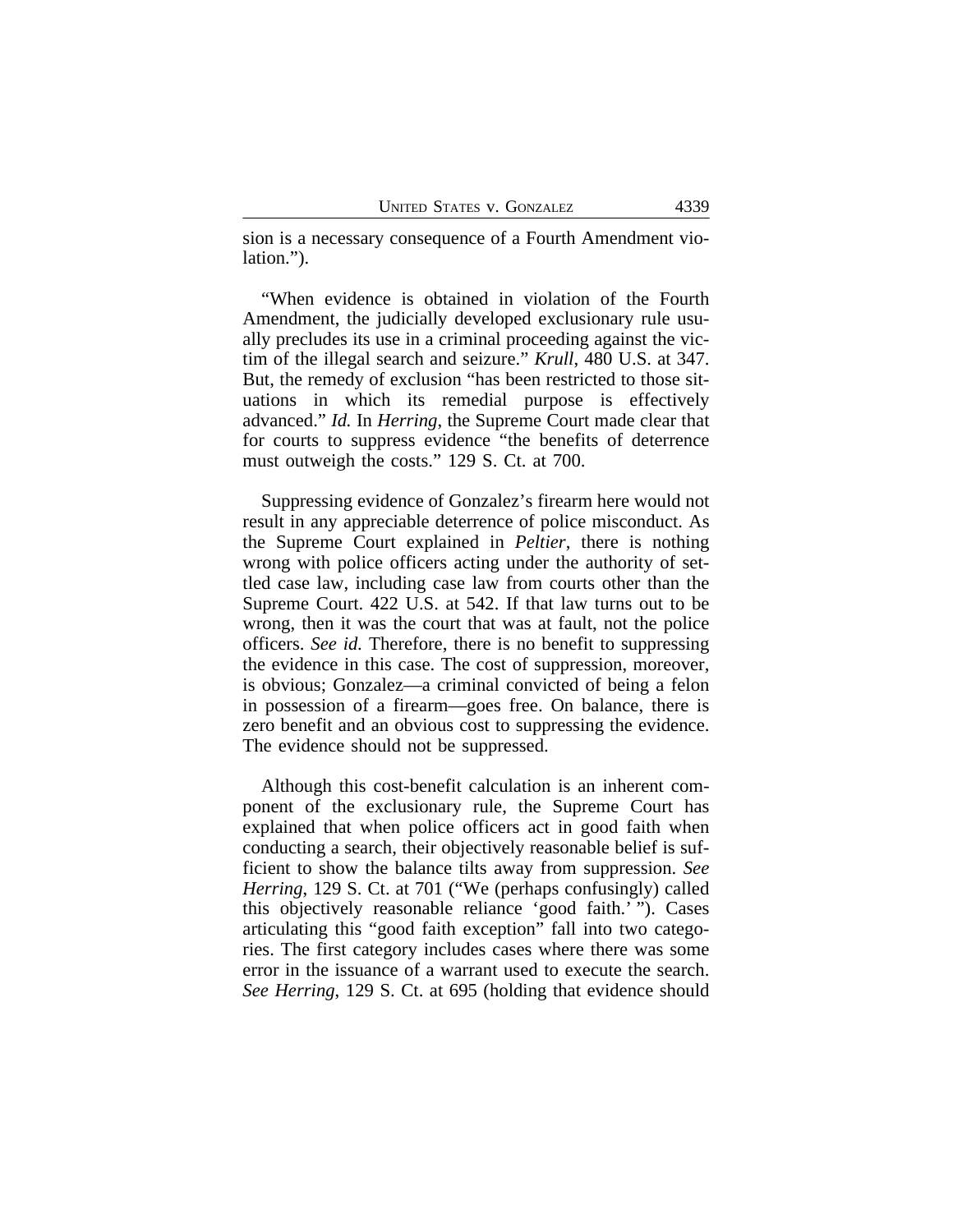not be suppressed where a county warrant clerk mistakenly told officers there was an outstanding warrant on file for defendant, but later discovered her error: the warrant had been recalled before its use by the officers); *Arizona v. Evans*, 514 U.S. 1, 15 (1995) (holding that evidence should not be suppressed where officers relied on a computer database which showed the defendant had an outstanding arrest warrant, but later learned a court clerk failed to update the database to show the defendant's warrant had been quashed); *United States v. Leon*, 468 U.S. 897, 919-20 (1984) (holding that evidence should not be suppressed where officers arrested and searched defendant pursuant to a facially lawful warrant, but a district judge later held the warrant lacked probable cause). These cases are instructive because the Supreme Court has repeatedly emphasized that the sole purpose of the exclusionary rule is to deter future unlawful police searches.

It is, however, the second category of cases that is more relevant here; this category includes cases where law enforcement officers conduct a search under a statute that was later determined unconstitutional. *See Krull*, 480 U.S. 340; *Michigan v. DeFillippo*, 443 U.S. 31, 38 (1979).

In *Krull*, the State of Illinois appealed the trial court's order suppressing evidence discovered during an administrative (i.e., warrantless) search pursuant to Illinois's statutory regime which regulated the sale of automobiles and automobile parts. A police officer conducted an administrative search of the records of an automobile wrecking yard and discovered three stolen vehicles on the property. The following day, a federal district court held the Illinois statute authorizing such administrative searches was unconstitutional. The state trial court agreed and ordered the evidence suppressed. The Illinois Supreme Court affirmed, and the State appealed to the U.S. Supreme Court.

The Supreme Court reversed, holding the good faith exception applied to searches conducted pursuant to a statute that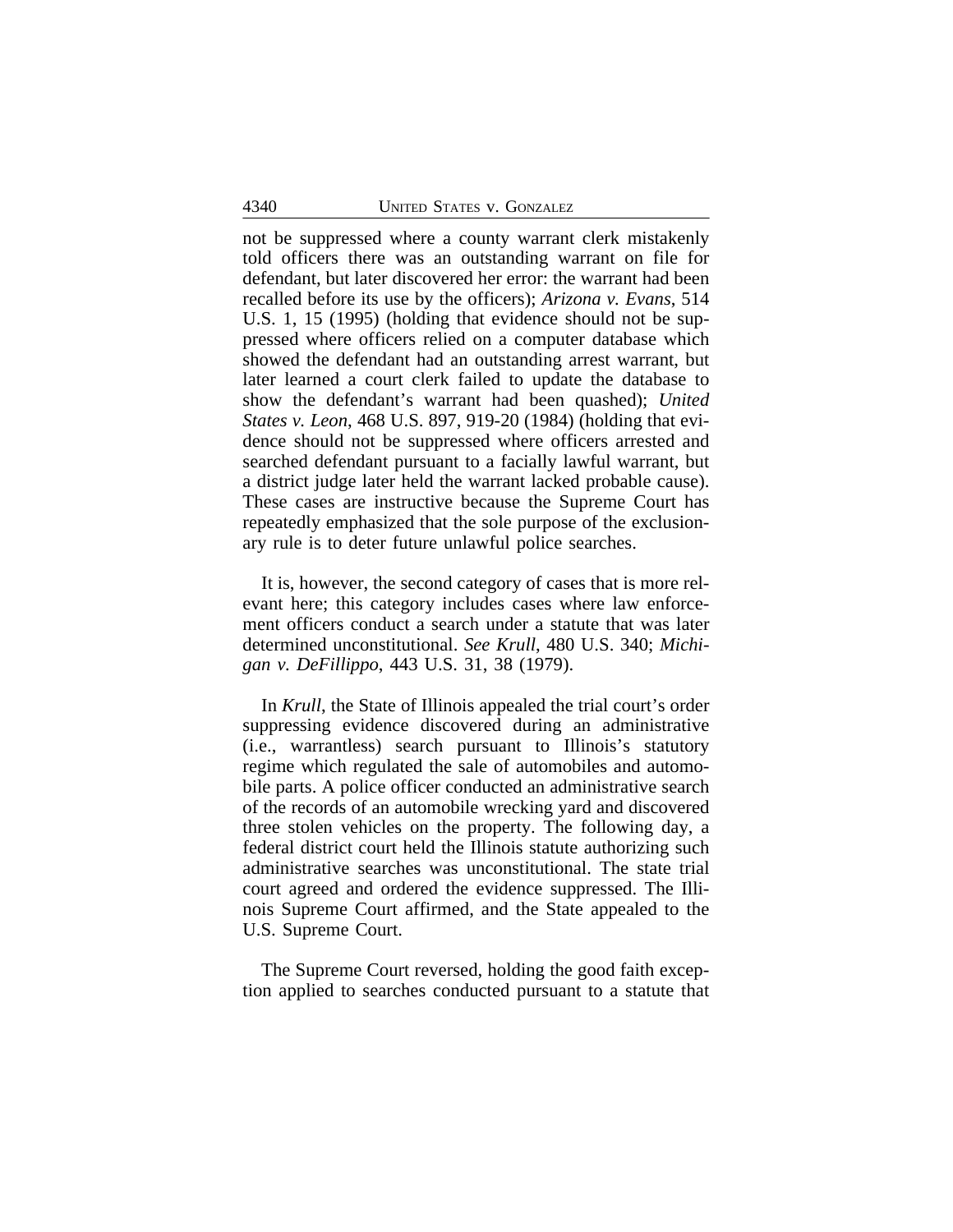UNITED STATES V. GONZALEZ 4341

was not "obvious[ly]" unconstitutional. 480 U.S. at 359. The Court held: "evidence should be suppressed only if it can be said that the law enforcement officer had knowledge, or may properly be charged with knowledge, that the search was unconstitutional under the Fourth Amendment." *Id.* at 359-60 (quotations omitted). "The application of the exclusionary rule to suppress evidence obtained by an officer acting in objectively reasonable reliance on a statute would have as little deterrent effect on the officer's actions as would the exclusion of evidence when an officer acts in objectively reasonable reliance on a warrant." *Id.* at 349.

As the Court could discern no deterrent effect that suppression would have on officers, it turned to the question whether suppression would deter legislators from enacting statutes that ignored or subverted the Fourth Amendment. *See id.* at 351. The Court held there was no evidence that suppression would "act as a significant, additional deterrent." *Id.* at 352. Hence, the "substantial social cost" of excluding inculpatory evidence against defendants—letting the guilty go free—outweighed any incremental deterrent effect, which convinced the Court that applying the exclusionary rule was unjustified. *Id.* at 352- 53; *see also DeFillippo*, 443 U.S. at 38 ("Police are charged to enforce laws until and unless they are declared unconstitutional . . . . Society would be ill-served if its police officers took it upon themselves to determine which laws are and which are not constitutionally entitled to enforcement.").<sup>2</sup>

In *McCane*, 573 F.3d 1037 (10th Cir. 2009), the Tenth Circuit addressed the precise situation presented in *Gonzalez*; and it held the good faith exception did apply. 573 F.3d at 1045. A police officer stopped McCane on suspicion of driving on a suspended license. The officer arrested McCane, handcuffed

**<sup>2</sup>**Although decided before *Leon* and not using the good faith exception language, *DeFillippo* denied suppression of evidence where the search was executed under a local ordinance that was later found to be unconstitutional. 443 U.S. at 40.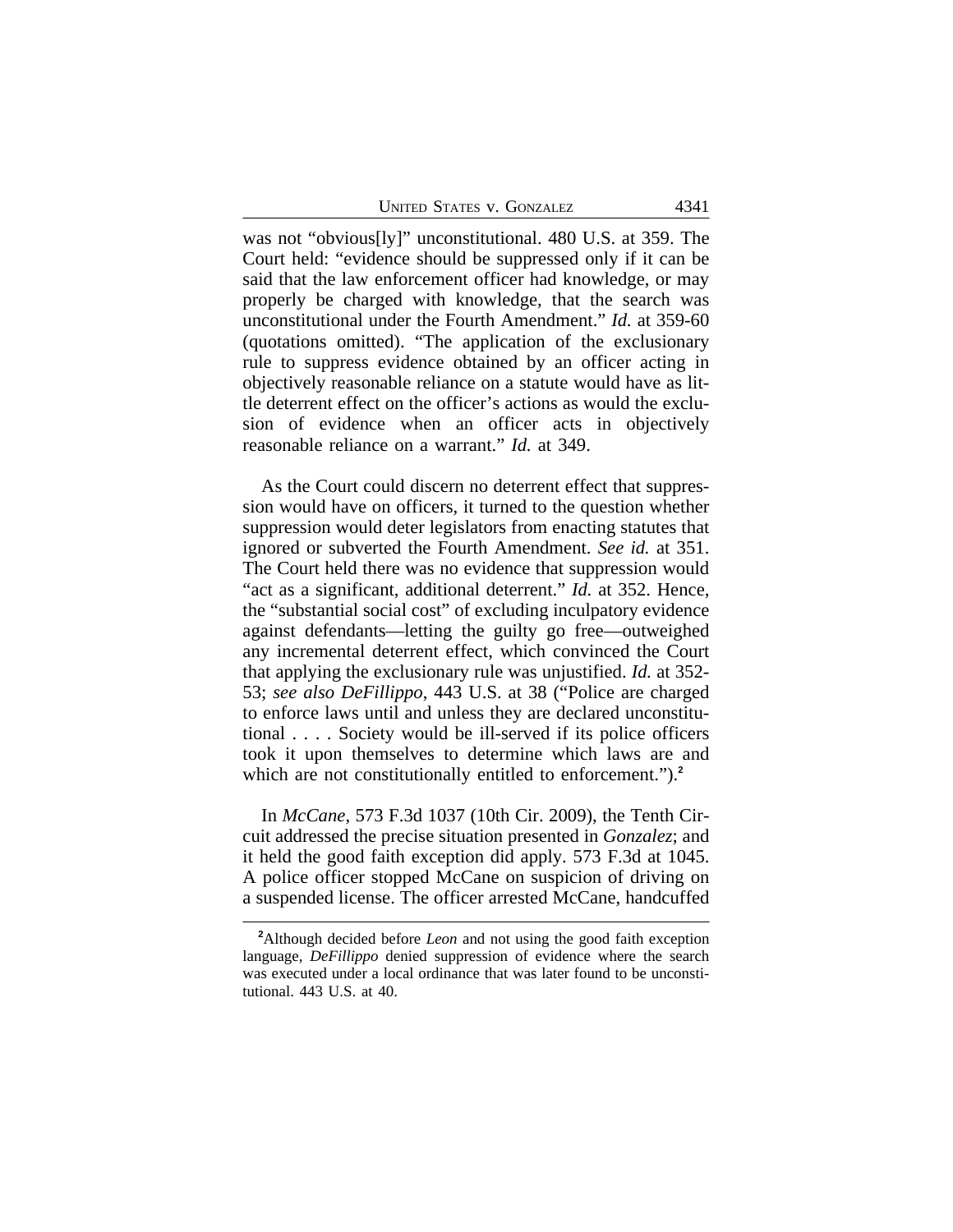him, and placed him in the back of the patrol car. The officer then searched McCane's vehicle and discovered a firearm in the pocket of the driver's side door. McCane moved to suppress the evidence of the firearm. The district court held the search was valid. While McCane's appeal was pending, the Supreme Court decided *Gant*. The Tenth Circuit held the search was unconstitutional, but affirmed based on the good faith exception to the exclusionary rule.

First, the Tenth Circuit held that its precedent was wellsettled that vehicle searches incident to arrest were lawful under *Belton*, even if the arrestee was secured and offered no danger to the arresting officer at the time of the search. The court then held the good faith exception applied because suppressing evidence discovered during a search that was *constitutional* under settled law, as it existed at the time of the search, would not deter law enforcement officers from conducting *unconstitutional* searches. The exclusionary rule is meant to "deter objectively unreasonable police conduct" and "to deter misconduct by law enforcement officers, not other entities." *McCane*, 573 F.3d at 1044. Because "no deterrent effect would result from suppressing the evidence seized from McCane's vehicle, the Tenth Circuit declined "to apply the exclusionary rule when law enforcement officers act in objectively reasonable reliance upon the settled case law of a United States Court of Appeals." *Id.* at 1045.

In *Jackson*, the defendants were all searched at a highway checkpoint that prior Fifth Circuit cases had deemed a functional equivalent of the border, thus excepting police searches from the warrant requirement. *Id.* at 854-55. In an en banc decision, the Fifth Circuit disapproved its earlier cases and held the checkpoint was, indeed, not a border equivalent. Warrantless and no-probable-cause searches could not there be performed. *Id.* at 854. Nevertheless, the court affirmed the defendants' convictions, based on the evidence seized during warrantless searches, because the "searches were conducted in good faith reliance upon [the Fifth Circuit's] earlier deci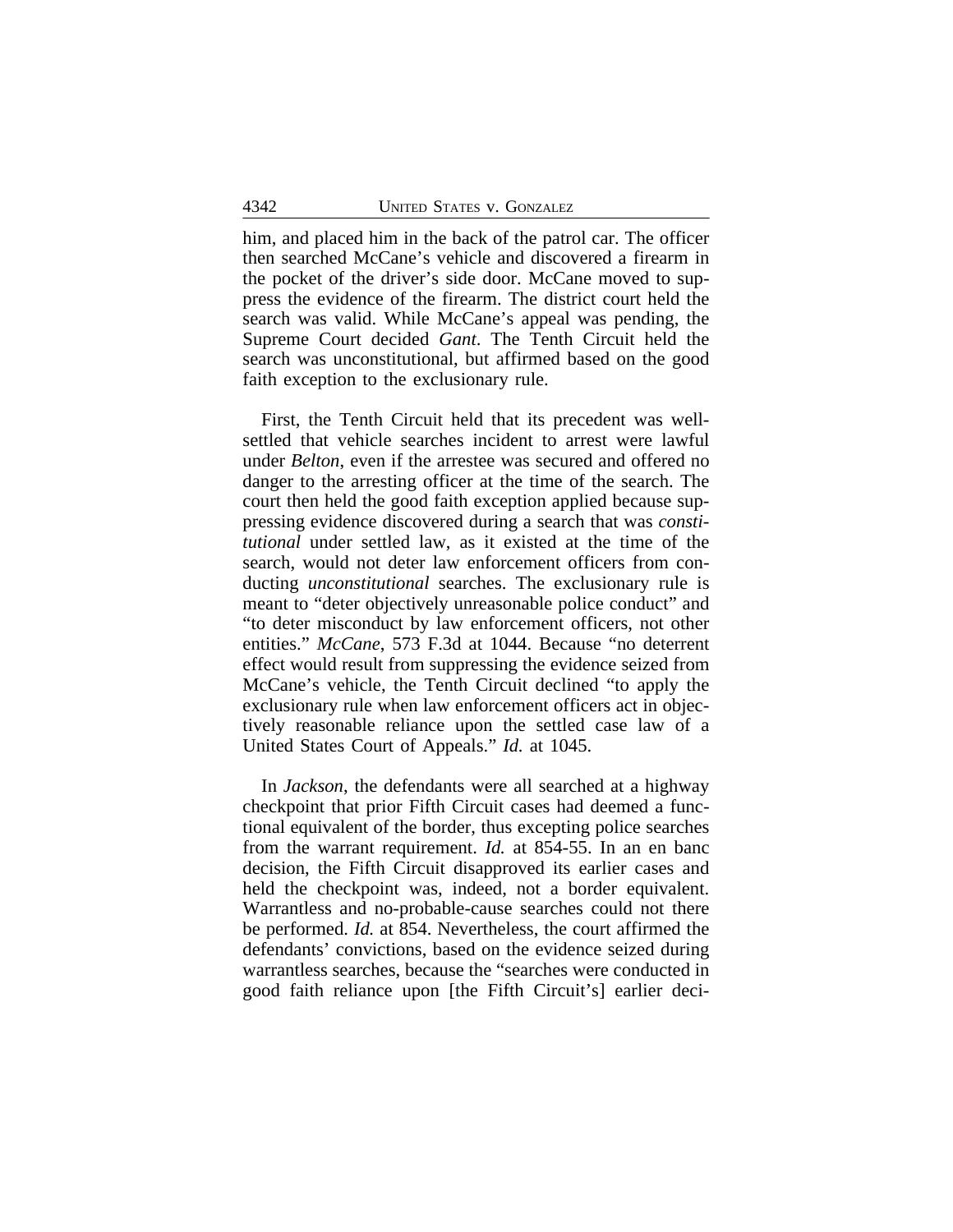sions." *Id.* The court held "[t]he reasoning of *Leon* fully applies to the case at hand." *Id.* at 866. The court noted that it had upheld searches at the checkpoint numerous times i.e., the law was well-settled—and that there was no suggestion the Fifth Circuit was "inclined to ignore or subvert the Fourth Amendment." *Id.* (quoting *Leon*, 468 U.S. at 916).**<sup>3</sup>**

Despite these cases, the panel held the good faith exception did not apply because *Krull* was limited to searches conducted under statutory authority and did not extend to searches conducted under well-settled case law precedent. Of course, *Krull* dealt only with a statute-based search. The Court said nothing about a search based on settled case law, nor that its holding could not be extended to the latter. The panel provides a curious reason for its disregard of *Krull*; it chooses to follow a pre-*Leon* case before the "good faith exception" was developed, *Johnson*, rather than a post-*Leon* "good faith exception" case. But the panel gives no reason why we should treat our decisions as lesser law under the good faith exception than statutes or administrative regulations.

To clear away any confusion, the existence of a relevant court case supporting an officer's search does not automatically prove he was acting in good faith where that case is later overruled. A police officer must still prove that his reliance was objectively reasonable. That problem, however, is no different from the problem law enforcement officers face when deciding if a statute is obviously unconstitutional. *See Krull*, 480 U.S. at 355 ("Nor can a law enforcement officer be said to have acted in good-faith reliance upon a statute if its provisions are such that a reasonable officer should have known that the statute was unconstitutional."). And the same problem recurs when law enforcement officers decide whether a "warrant was so facially deficient that the executing officers cannot reasonably presume it to be valid." *Id.* (quotation marks

<sup>&</sup>lt;sup>3</sup>I do not think this circuit is any more inclined to subvert the Fourth Amendment than is the Fifth Circuit.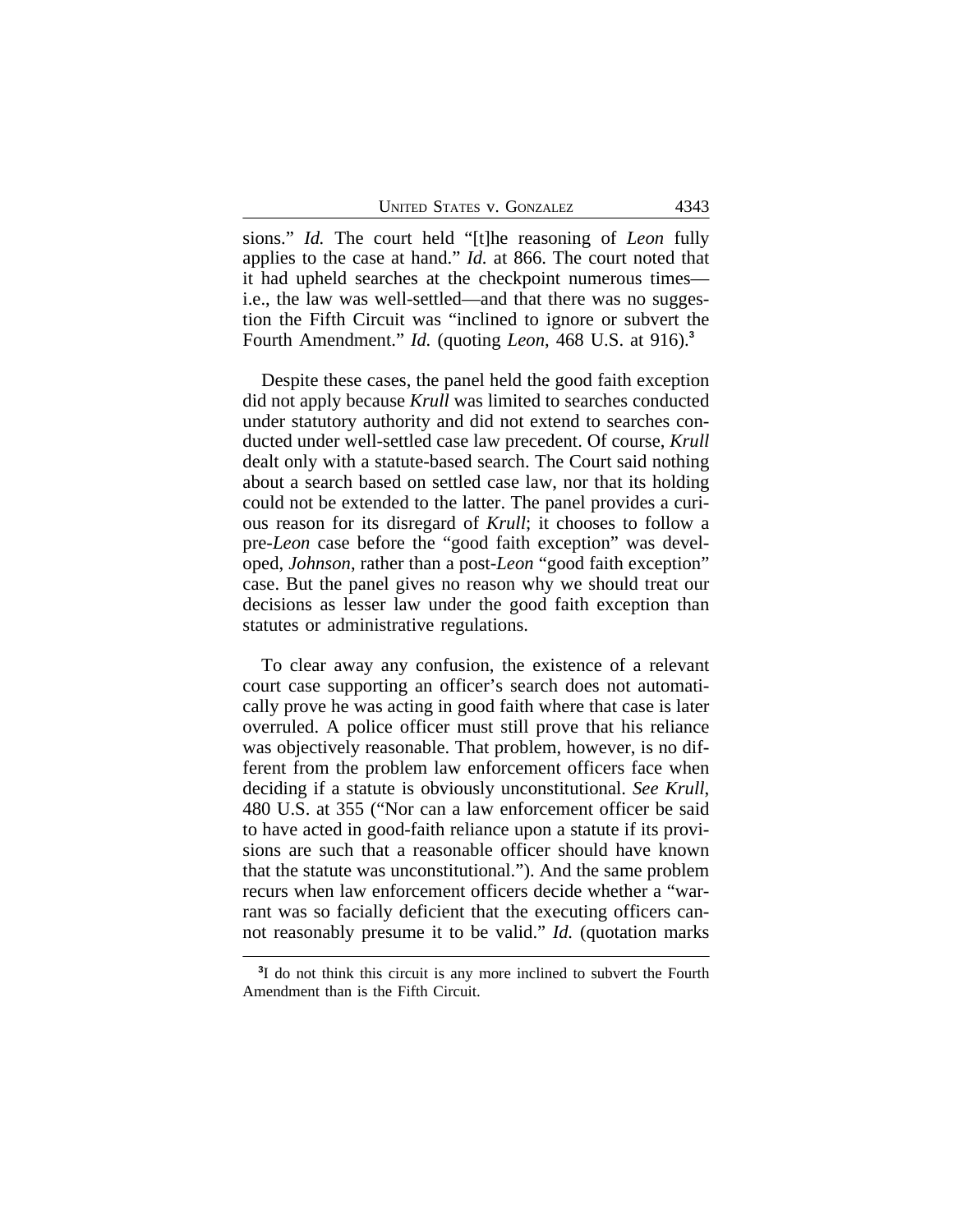omitted). In this case, an objectively reasonable officer would have no basis for suspecting the Ninth Circuit's well-settled interpretation of *Belton* was obviously unconstitutional. *See Weaver*, 433 F.3d at 1106.

## **IV. Retroactivity Cases Do Not Apply Because Here the Rule to Be Applied Retroactively (***Gant***) Does Not Eliminate the Good Faith Exception (***Leon, Krull***)**

Because the panel held that *Krull*, and the other cases applying the good faith exception, did not control, the panel instead relied on *United States v. Johnson*, 457 U.S. 537, 562 (1982), which held that "a decision of the Court construing the Fourth Amendment is to be applied retroactively to all convictions that were not yet final at the time the decision was rendered." *See also Griffith v. Kentucky*, 479 U.S. 314 (1987).**<sup>4</sup>** To do otherwise would "violate the principle of treating similarly situated defendants the same." *Gonzalez*, 578 F.3d at 1132 (quoting *Johnson*, 457 U.S. at 555). Guided by that principle, the panel held the firearm must be suppressed in *Gonzalez* because the cocaine was suppressed in *Gant*. In reaching this conclusion, however, the panel ignores that Gant and Gonzalez were *not* similarly situated in a crucial determinant: The government did not raise the good faith exception in Gant's case, but it did in this case.

Therefore, it is simple to reconcile *Johnson* with *Krull*. *Johnson* holds that defendants, whose cases are pending at the time of a law-changing decision, should be entitled to invoke

**<sup>4</sup>** In *Griffith*, the Court held that *Batson v. Kentucky*, 476 U.S. 79 (1986) (holding a criminal defendant could establish a prima facie case of racial discrimination based on the prosecution's use of peremptory challenges to strike members of the defendant's race), applied retroactively to cases pending when *Batson* was decided. The Court reemphasized that "selective application of new rules violates the principle of treating similarly situated defendants the same." *Id.* at 323. *Griffith* held that even cases that were a "clear break" from prior law were retroactive to pending cases. *Id.* at 326-27.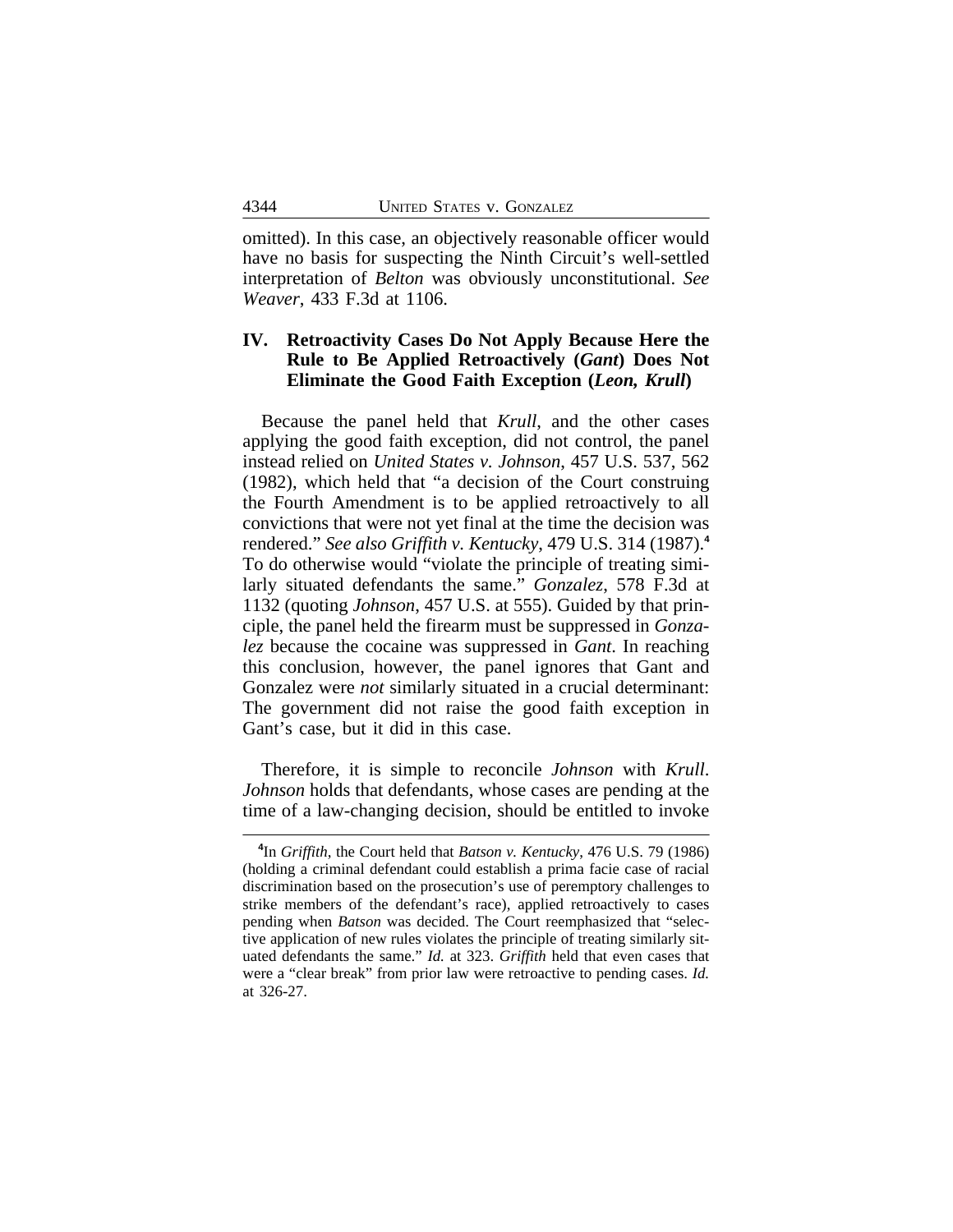UNITED STATES V. GONZALEZ 4345

the new rule. *Id.* at 545. Gonzalez *has* invoked the new rule announced in *Gant* and that rule *does* apply to his case; the search of Gonzalez's car, like the search of Gant's car, was unconstitutional. But, once Gonzalez has invoked the rule in *Gant*, the Government is still entitled to invoke the good faith exception, and it has done so here. Nothing in *Gant* eliminates or narrows the good faith exception to the exclusionary rule for the simple reason that the issue whether the good faith exception applied was not raised nor reached in *Gant*.

Nothing in *Gant* suggests suppression is the necessary result of invoking the new rule. There is no suggestion the Arizona state prosecutors ever raised the good faith exception before the U.S. or the Arizona Supreme Court. *See Gant*, 129 S. Ct. at 1723-24. The Arizona Supreme Court held: "The State has advanced no alternative theories justifying the warrantless search of Gant's car, and we note that no other exception to the warrant requirement appears to apply." *State v. Gant*, 162 P.3d 640, 646 (Ariz. 2007). The Arizona Supreme Court then discussed the automobile exception, the plain view exception, and the inventory search exception. *Id.* There is no mention of the good faith exception in the Arizona Supreme Court opinion. Nor is there any mention of the good faith exception in the majority opinion in *Gant*. **5**

Unfortunately, the panel's concurrence to the order denying rehearing en banc takes the Supreme Court's analysis of "police reliance interests" in *Gant* completely out of context. First, reading *Gant*, it is not obvious that "police reliance interests" have anything to do with police officers' good faith reliance on settled law. The Supreme Court did not define "police reliance interests," but, in context, those interests

**<sup>5</sup>** Justice Alito, in his dissent, makes a passing reference to evidence seized in good faith reliance on well-settled case law; he cautions *Gant* will result in the suppression of such evidence, 129 S. Ct. at 1726, but he does not explain why. Nor did the majority in *Gant* acknowledge that argument.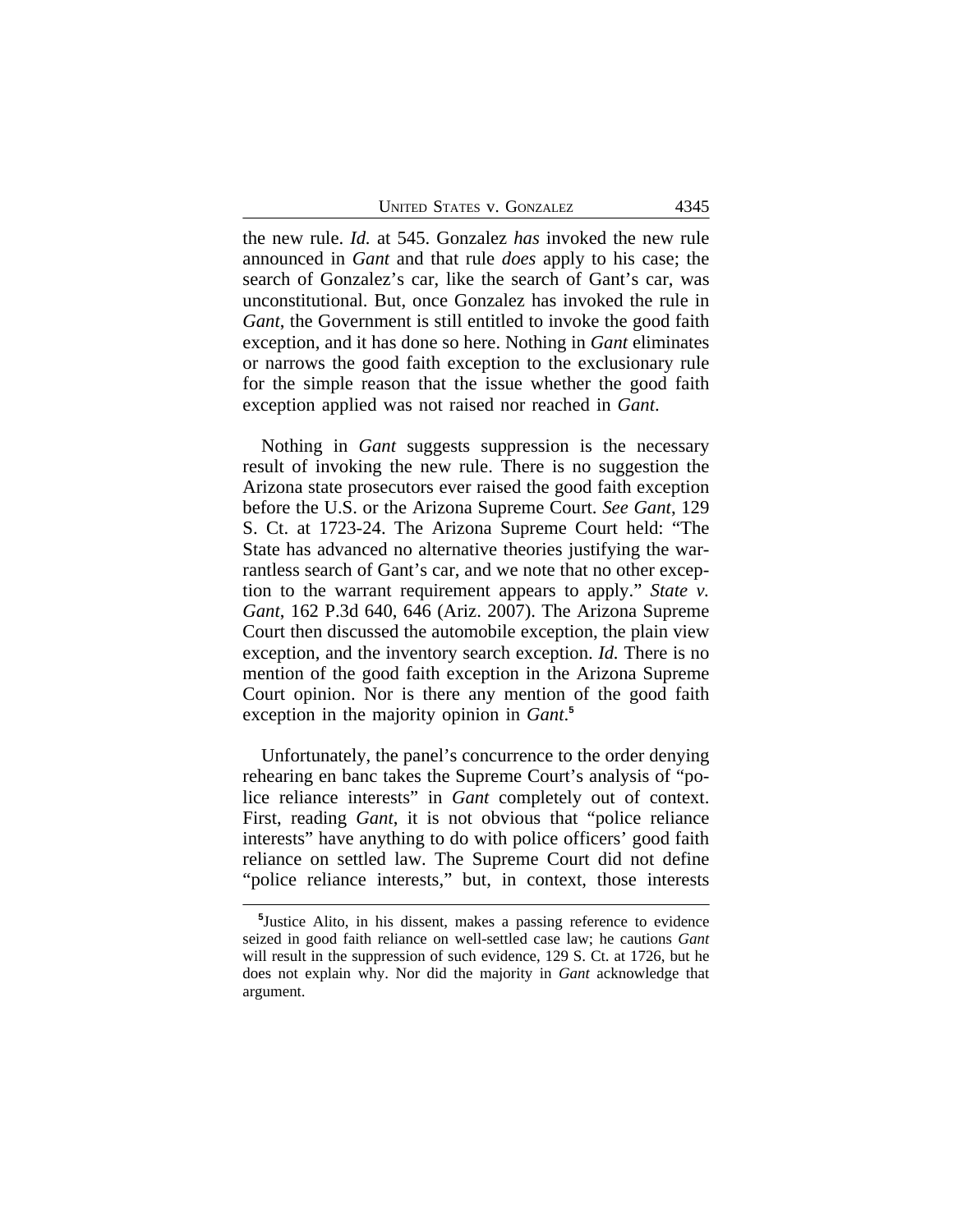appear to have more to do with the cost of retraining officers than anything related to the good faith exception. *See Gant*, 129 S. Ct. at 1722-23. Second, *Gant* decided only that such interests were insufficient to justify perpetuating the rule that permitted unconstitutional searches in the future. *Gant* did not balance the deterrent effect against the potential for overturned criminal convictions if evidence from *prior* searches is suppressed. *Id.*

Moreover, *Johnson* is consistent with applying the good faith exception in this case. The Court in *Johnson* argued that suppressing evidence seized in a search conducted under "unsettled" law might have a deterrent effect on police, even though suppressing evidence seized in a search conducted under "settled" law would not. 457 U.S. at 560-61. *Johnson*, far from supporting the panel's opinion, actually provides an example where the Supreme Court held that the police officer's reliance on case law was not objectively reasonable. *Johnson* is consistent with the application of the good faith exception announced two years later in *Leon*. In *Johnson*, the issue was searches incident to warrantless home arrests. The Court held that area of law was "unsettled" and that "[l]ong before *Payton* [*v. New York*, 445 U.S. 573 (1980)], for example, this Court had questioned the constitutionality of warrantless home arrests. Furthermore, the Court's opinions consistently had emphasized that, in light of the constitutional protection traditionally accorded to the privacy of the home, police officers should resolve any doubts regarding the validity of a home arrest in favor of obtaining a warrant." *Id.* at 560-61.

Therefore, the panel's concurrence to the order denying rehearing en banc errs in likening *Gant* to *Payton*; the panel's concurrence overlooks that law may be *settled* by courts other than the Supreme Court. *Peltier*, 422 U.S. at 542. Here, there is no question that the law governing the constitutionality of *Belton* searches was settled, at the very least within our circuit. *See Weaver*, 433 F.3d at 1106. As the panel's own opin-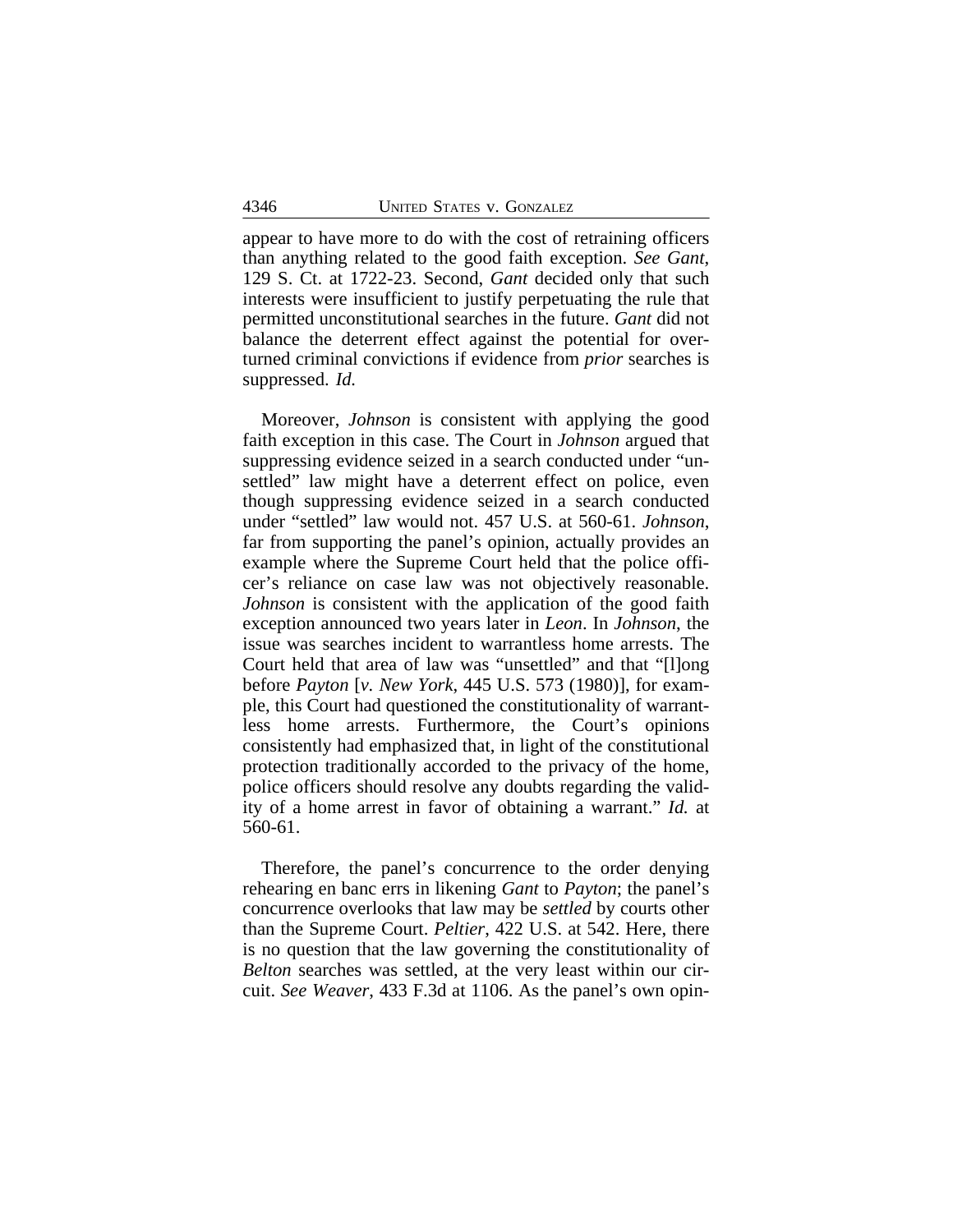ion states, the scenario in this case is "a search conducted under a *then-prevailing* interpretation of a Supreme Court ruling." *Gonzalez*, 578 F.3d at 1132 (emphasis added); *see also Gant*, 129 S. Ct. at 1718 (finding the broad interpretation of *Belton* "has predominated").

It is clear the *Johnson* Court adopted the reasoning of *Peltier*, approving of the underlying rationale behind the good faith exception, when it held: "*Peltier* suggested only that retroactive application of a Fourth Amendment ruling that worked a 'sharp break' in the law, like *Almeida-Sanchez*, would have little deterrent effect, because law enforcement officers would rarely be deterred from engaging in a practice they never expected to be invalidated." *Id.* at 560.

It is in the retroactivity context that *Griffith* has apparently confused the panel. *Griffith* held that the Supreme Court's decisions were retroactive as to pending appeals regardless whether the decision worked a "sharp break" in the law. 479 U.S. at 327. But *Griffith* was about *Batson* challenges and therefore about defendants' Fourteenth Amendment rights—a right held by the individual defendant. *Id.* at 316. A prosecutor's violation of a defendant's Fourteenth Amendment rights does not raise the issue of deterrence that is inherent to the judicially created exclusionary rule. Nor does it raise the balancing test issues central to the Court's decision in *Herring*, 129 S. Ct. at 700. A defendant has a right to a jury chosen without racial motivation regardless whether a reversal of a conviction will teach prosecutors a lesson and deter similar racially motivated conduct in the future. Here, the panel confuses the retroactive application of a Supreme Court decision in the area of individual rights (a jury picked without racial motivation) with what is an area of societal rights (suppression of evidence to discipline police). *Gant* should have been retroactively applied to Gonzalez's case. And it was. Officer Garcia's search was held unconstitutional. But the remedy of suppression of the evidence so seized is not compelled by